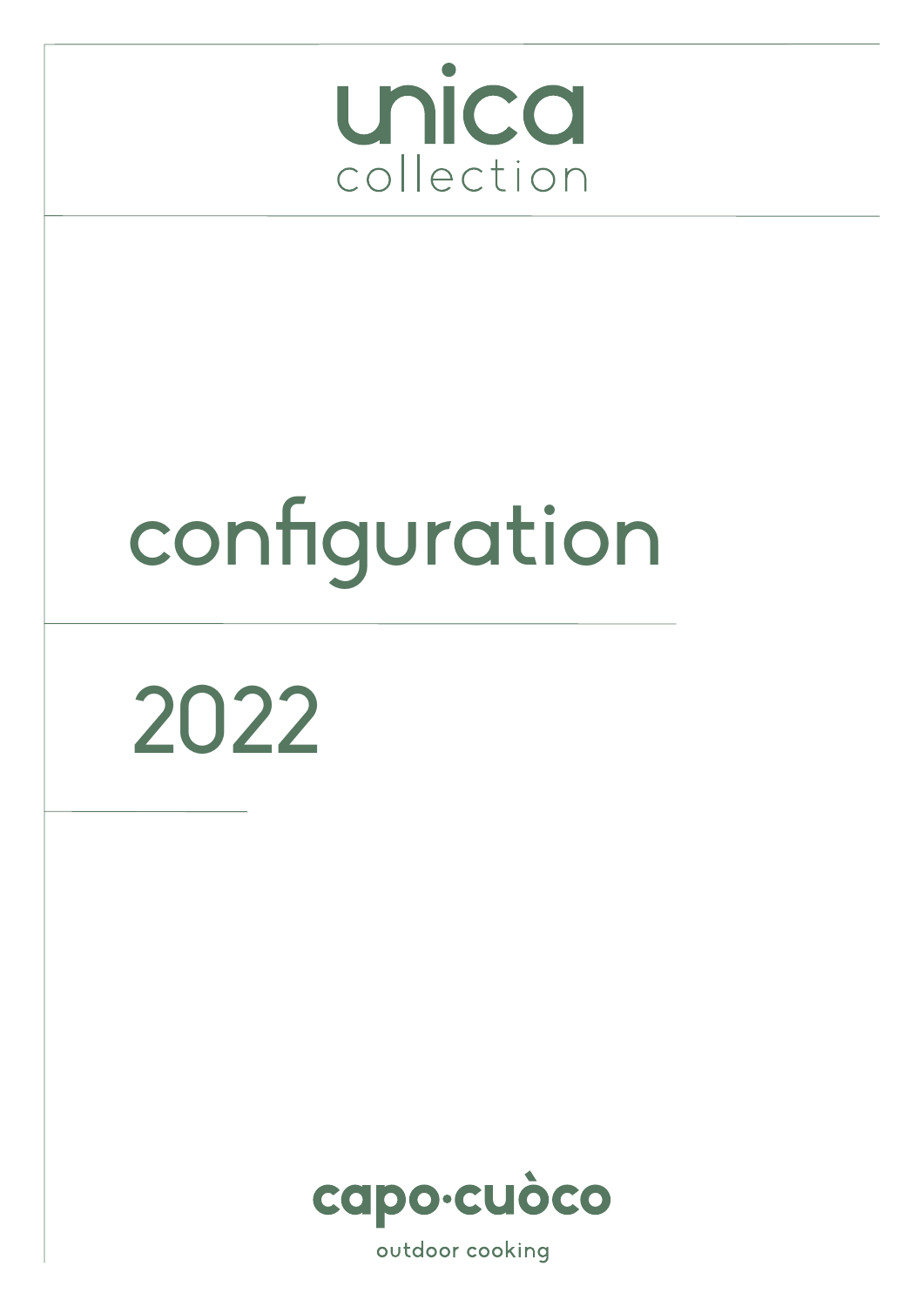# 120 ver-1

| Kitchen specifications                  |                                                  |
|-----------------------------------------|--------------------------------------------------|
| Cabinets:<br>A60L / A60R                |                                                  |
| Countertop:<br>Porcelain 1.22m X 0.65cm |                                                  |
| Sink:<br>Barazza 40cm X 40cm            | @                                                |
| Faucet:<br>MGS RH                       | $\circ$                                          |
|                                         | $\bullet$<br>65cm                                |
|                                         |                                                  |
|                                         | Products can be arranged in opposite positioning |
|                                         |                                                  |
| <b>Extra features</b>                   |                                                  |
| Shelf 60cm                              |                                                  |
| Internal drawer                         |                                                  |
| Two drawers cabinet+Internal drawer     | 90cm                                             |
| Porcelain side panel 65cm               | U<br>ㅁ                                           |
| Toe kick                                | <b>120cm</b>                                     |
| Integrated Fhiaba fridge UC2D60GM       |                                                  |

capo-cuòco outdoor cooking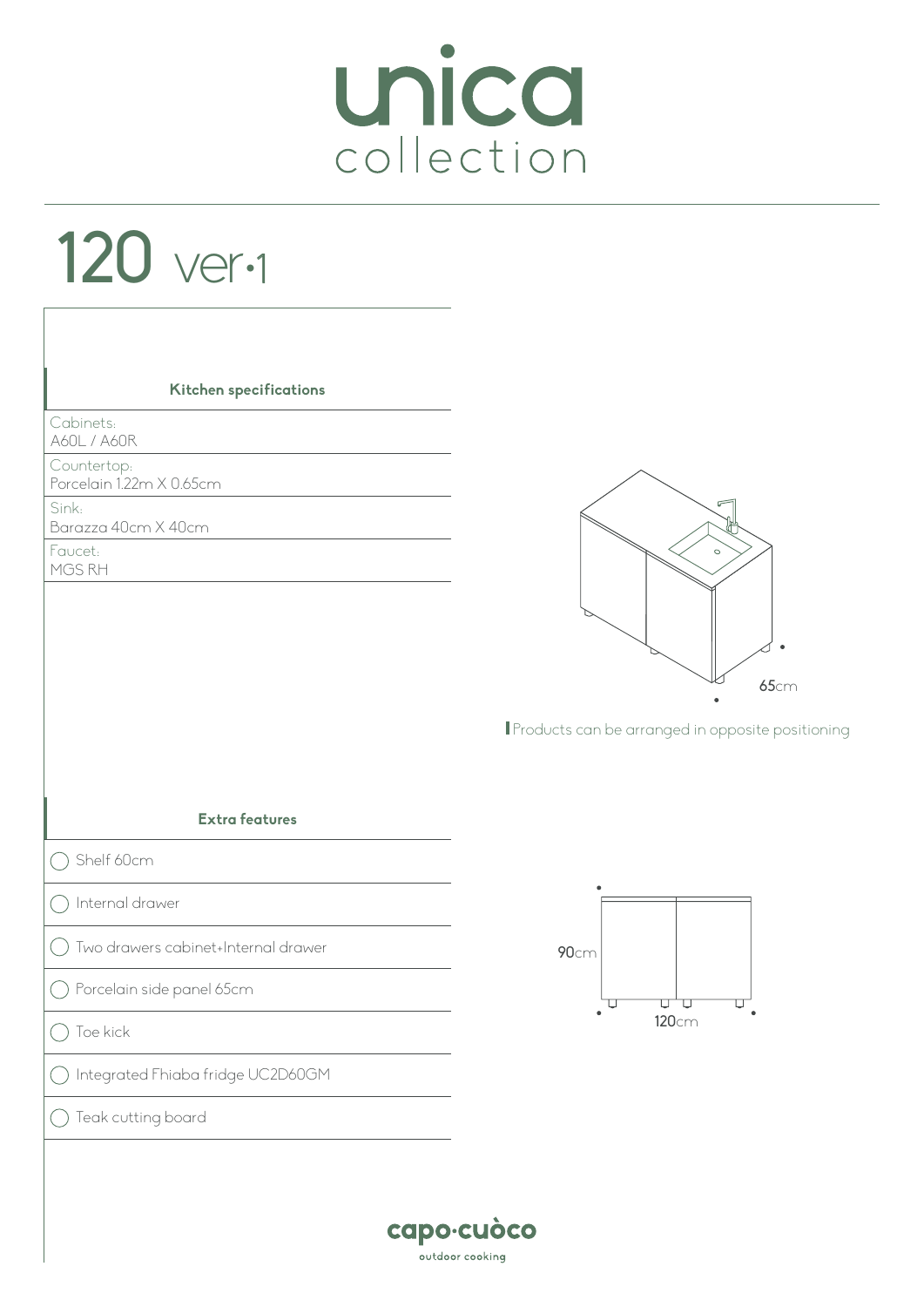#### 120 ver-2

| kitchen specifications                  |                                                          |
|-----------------------------------------|----------------------------------------------------------|
| Cabinets:<br>A120                       |                                                          |
| Countertop:<br>Porcelain 1.22m X 0.65cm |                                                          |
| Teppanyaki:<br>Pla.net IN.55.LR         | 65cm<br>Products can be arranged in opposite positioning |
| <b>Extra features</b>                   |                                                          |
| Shelf 60cm                              |                                                          |
| Internal drawer                         |                                                          |
| Porcelain side panel 65cm               | 90cm                                                     |
| Toe kick                                | U<br>u                                                   |
|                                         |                                                          |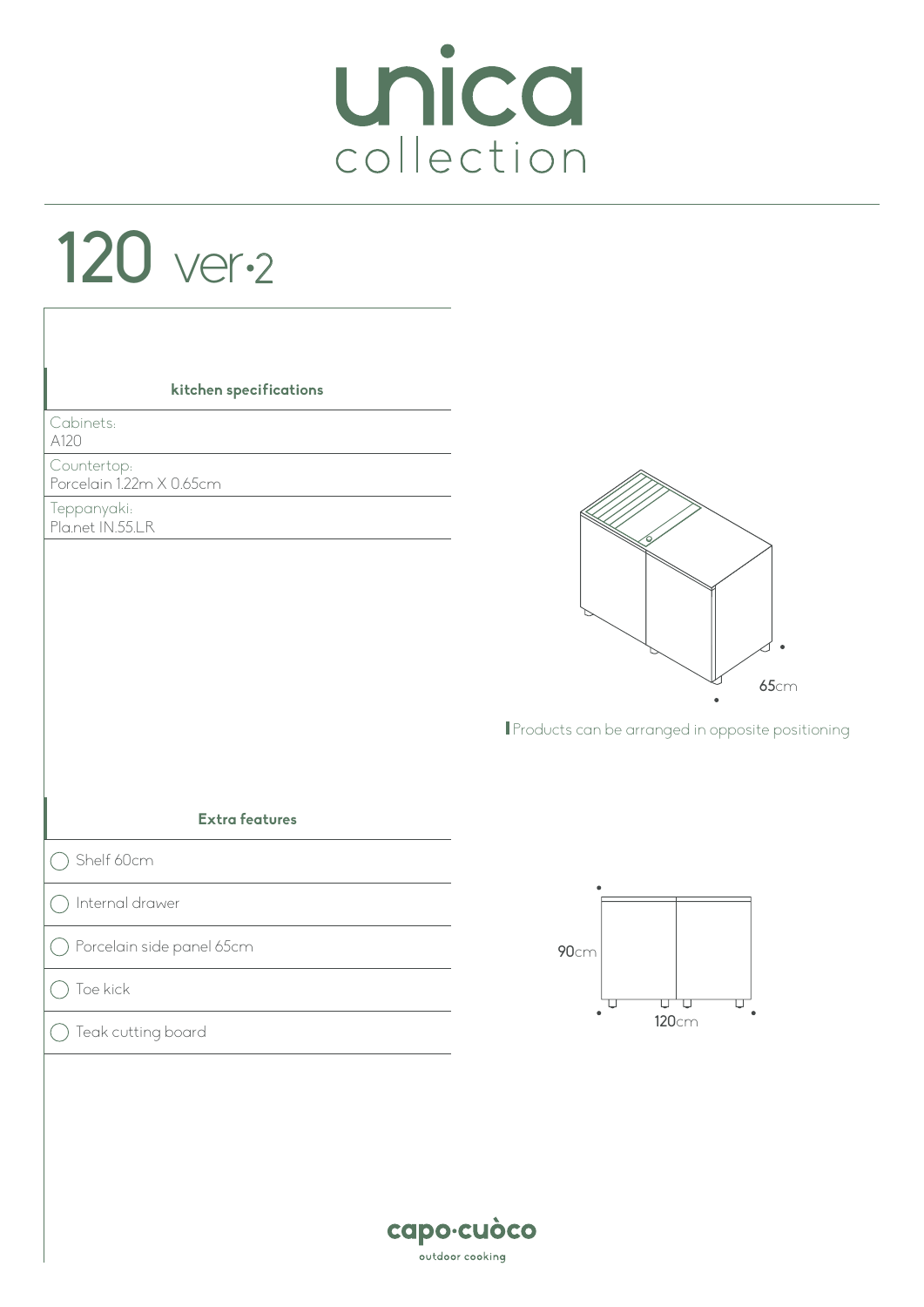# 150

| kitchen specifications                  |                                                                |
|-----------------------------------------|----------------------------------------------------------------|
| Cabinets:<br>A60R / C90                 |                                                                |
| Countertop:<br>Porcelain 1.52m X 0.65cm |                                                                |
| BBQ:<br>Broilchef BBQ BCP-500S          | .O<br>65cm<br>Products can be arranged in opposite positioning |
| <b>Extra features</b>                   |                                                                |
| Shelf 60cm                              |                                                                |
| Shelf 90cm                              |                                                                |
| Internal drawer                         | 90cm                                                           |
| Two drawers cabinet+Internal drawer     | ᠳ᠊<br>υ                                                        |
| $\bigcirc$ Porcelain side panel 65cm    | 150cm                                                          |
|                                         |                                                                |
| Toe kick                                |                                                                |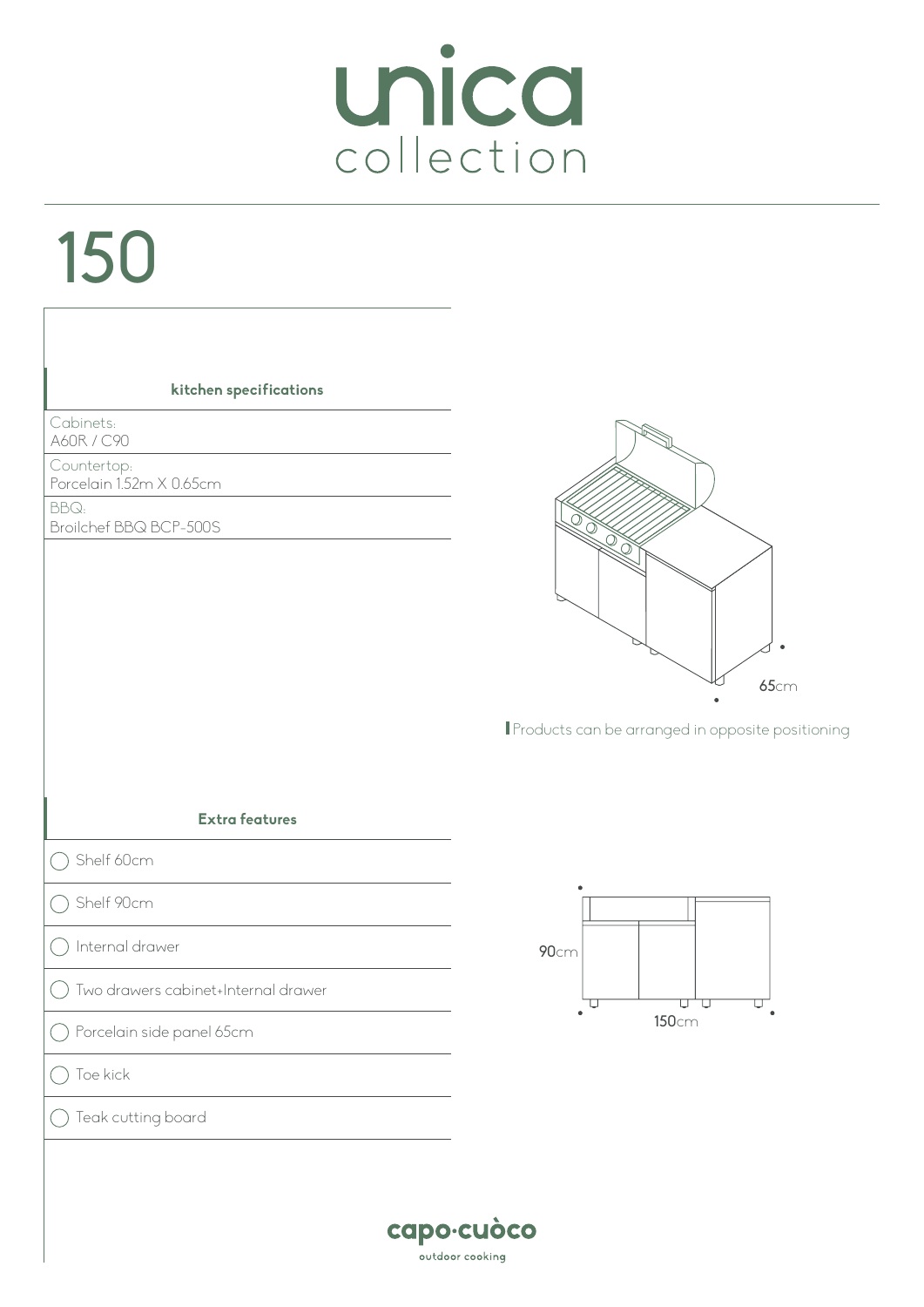#### 180 ver-1

| kitchen specifications                  |                                                          |
|-----------------------------------------|----------------------------------------------------------|
| Cabinets:<br>A60R / A60R / A60L         |                                                          |
| Countertop:<br>Porcelain 1.82m X 0.65cm | 可<br>`Õ                                                  |
| Cook burner:<br>Pla.net IN.F.DUAL       | 65cm<br>Products can be arranged in opposite positioning |
| <b>Extra features</b>                   |                                                          |
| Shelf 60cm                              |                                                          |
| Internal drawer                         |                                                          |
| Porcelain side panel 65cm               |                                                          |
| Toe kick                                | 90cm                                                     |
| Teak cutting board                      | U<br>U<br>└<br>⊍                                         |
| Countertop<br>Porcelain 1.82m X 0.92cm  | <b>180cm</b>                                             |
| Porcelain side panel 92cm               |                                                          |
|                                         |                                                          |
|                                         |                                                          |
|                                         | capo·cuòco<br>outdoor cooking                            |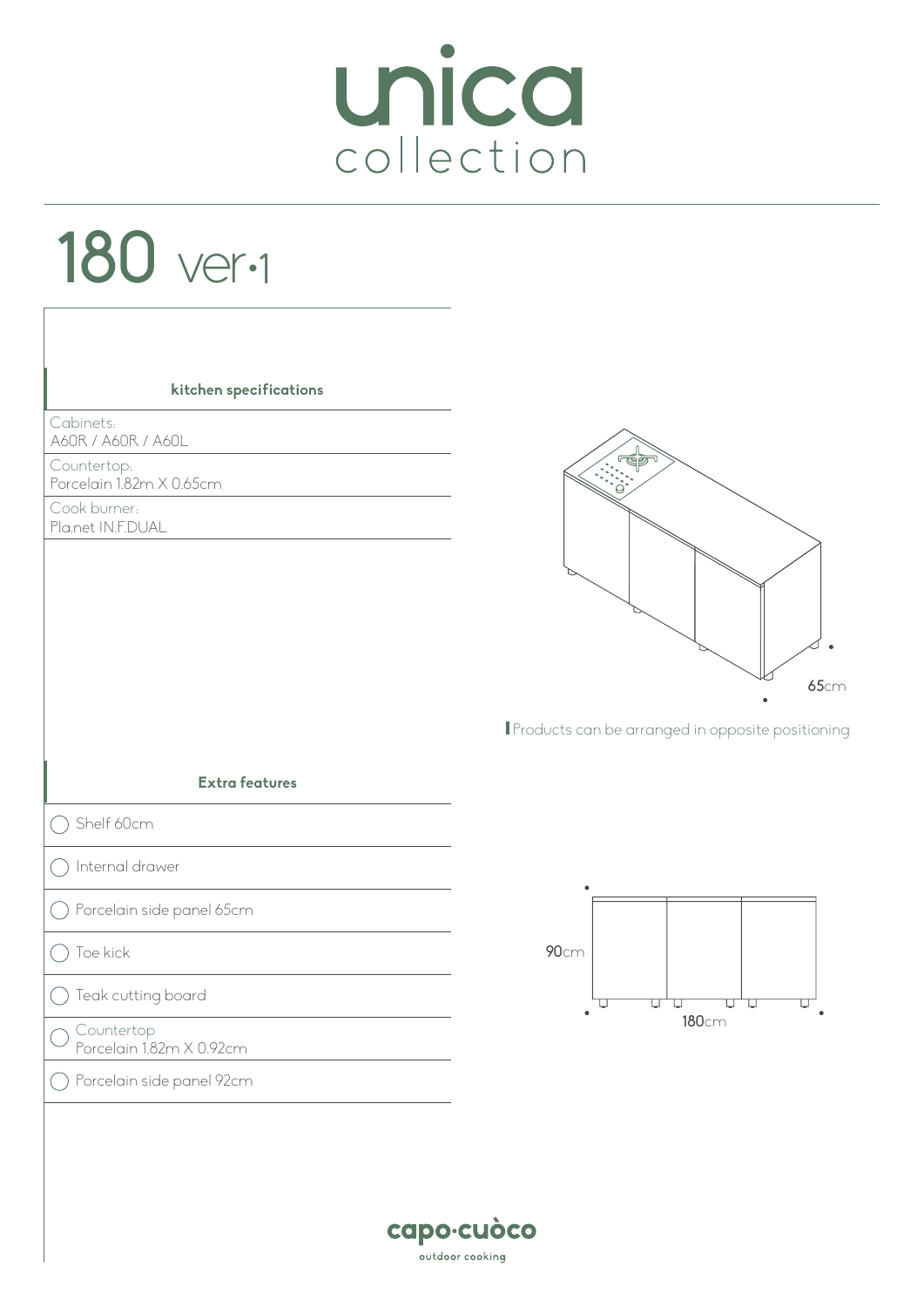#### 180 ver-2

| Kitchen specifications                  |                    |
|-----------------------------------------|--------------------|
| Cabinets:<br>A60R / A120                |                    |
| Countertop:<br>Porcelain 1.82m X 0.65cm |                    |
| Sink:<br>Barazza 40cm X 40cm            |                    |
| Faucet:<br>MGS RH                       |                    |
|                                         |                    |
|                                         |                    |
|                                         |                    |
|                                         | Products can be ar |
| <b>Extra features</b>                   |                    |
| Shelf 60cm                              |                    |
| Internal drawer                         |                    |
| Porcelain side panel 65cm               |                    |
| Toe kick                                | 90cm               |
| Teak cutting board                      |                    |
| Countertop<br>Porcelain 1.82m X 0.92cm  |                    |
| Porcelain side panel 92cm               |                    |
|                                         |                    |
|                                         |                    |
|                                         |                    |



rranged in opposite positioning

180cm

 $\top$ П  $\Box$ 

 $\Box$ П

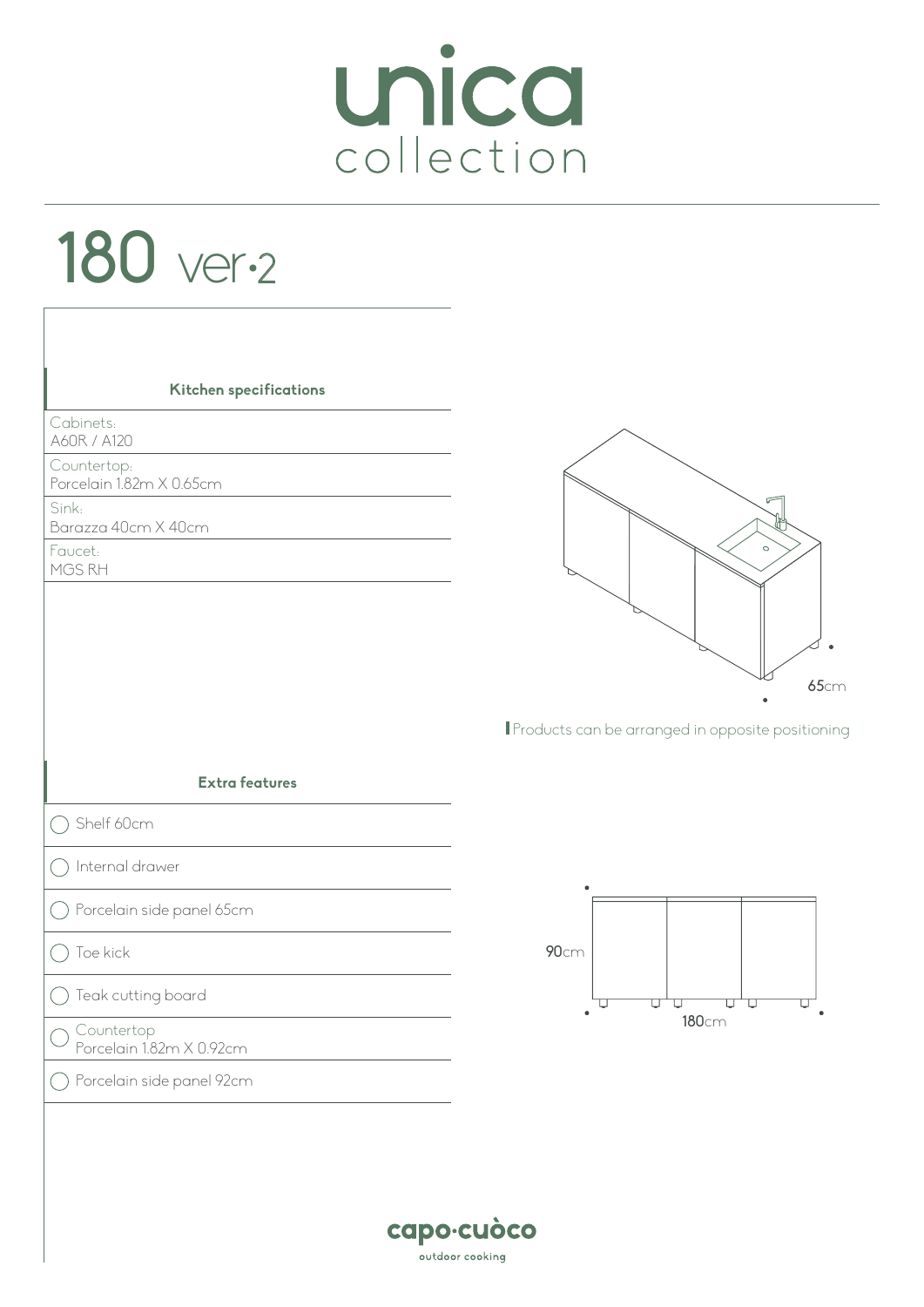#### 180 ver-3

| Kitchen specifications                  |                                                          |
|-----------------------------------------|----------------------------------------------------------|
| Cabinets:<br>A60R / A120                |                                                          |
| Countertop:<br>Porcelain 1.82m X 0.65cm |                                                          |
| Teppanyaki:<br>Pla.net IN.55.LR         |                                                          |
|                                         | 65cm<br>Products can be arranged in opposite positioning |
| <b>Extra features</b>                   |                                                          |
| Shelf 60cm                              |                                                          |
| Internal drawer                         |                                                          |
| Two drawers cabinet+Internal drawer     |                                                          |
| Porcelain side panel 65cm               | 90cm                                                     |
| Toe kick                                | U<br>□<br>ㅁ                                              |
| Teak cutting board                      | <b>180cm</b>                                             |
| Countertop<br>Porcelain 1.82m X 0.92cm  |                                                          |
| Porcelain side panel 92cm               |                                                          |
|                                         |                                                          |
|                                         | capo-cuòco                                               |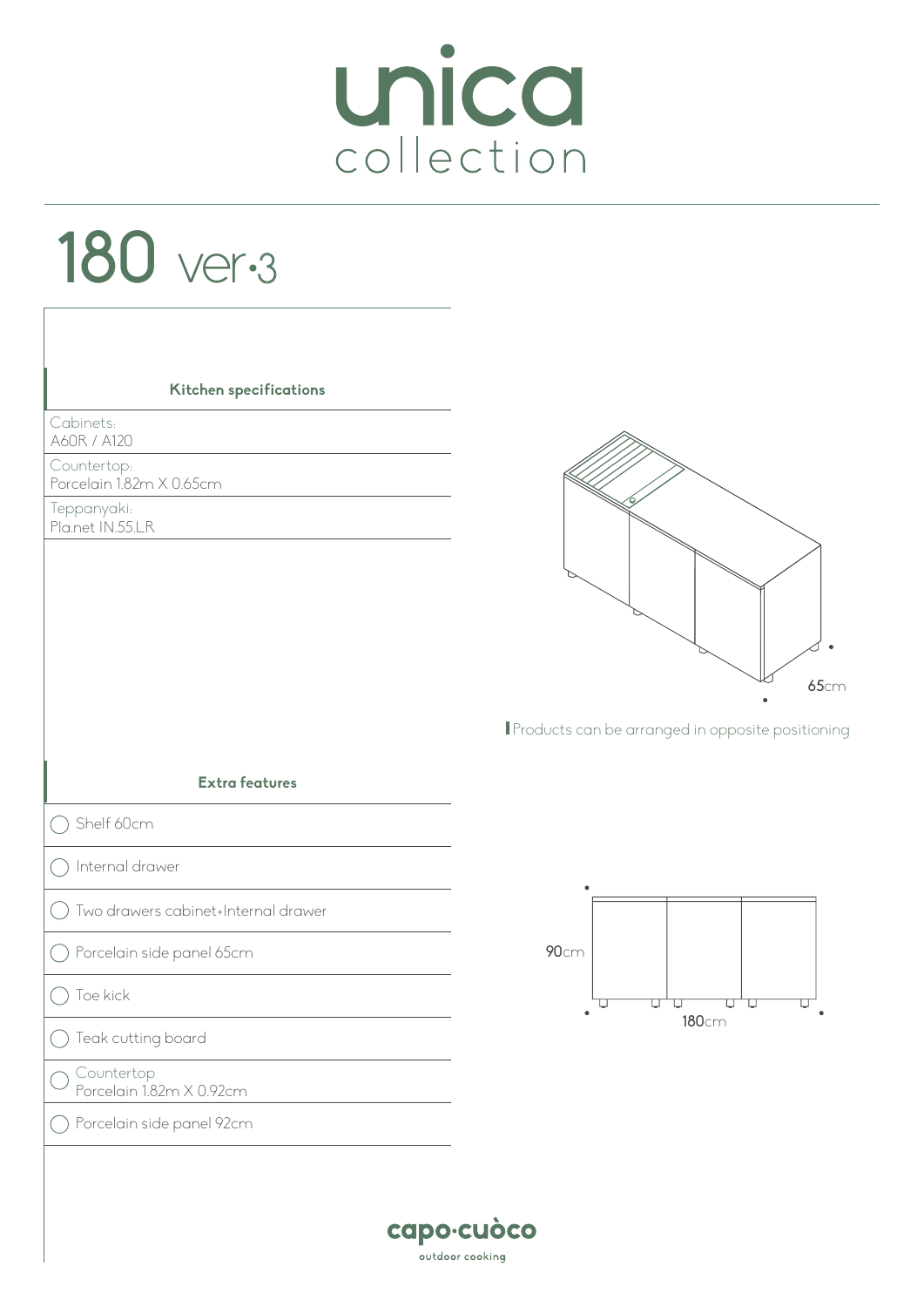#### 180 ver-4

| Cabinets:<br>A60R / A60R / A60L         |                                                          |
|-----------------------------------------|----------------------------------------------------------|
| Countertop:<br>Porcelain 1.82m X 0.65cm | 雨                                                        |
| Sink:<br>Barazza 40cm X 40cm            | ╔                                                        |
| Faucet:<br>MGS RH                       | $\circ$                                                  |
| Cook burner:<br>Pla.net IN.F.DUAL       |                                                          |
|                                         | 65cm<br>Products can be arranged in opposite positioning |
| <b>Extra features</b>                   |                                                          |
| Shelf 60cm                              |                                                          |
| Internal drawer                         |                                                          |
| Two drawers cabinet+Internal drawer     |                                                          |
| Porcelain side panel 65cm               | 90cm                                                     |
|                                         |                                                          |
| Toe kick                                |                                                          |
| $\bigcirc$ Teak cutting board           | <b>180cm</b>                                             |
| Countertop<br>Porcelain 1.82m X 0.92cm  |                                                          |

outdoor cooking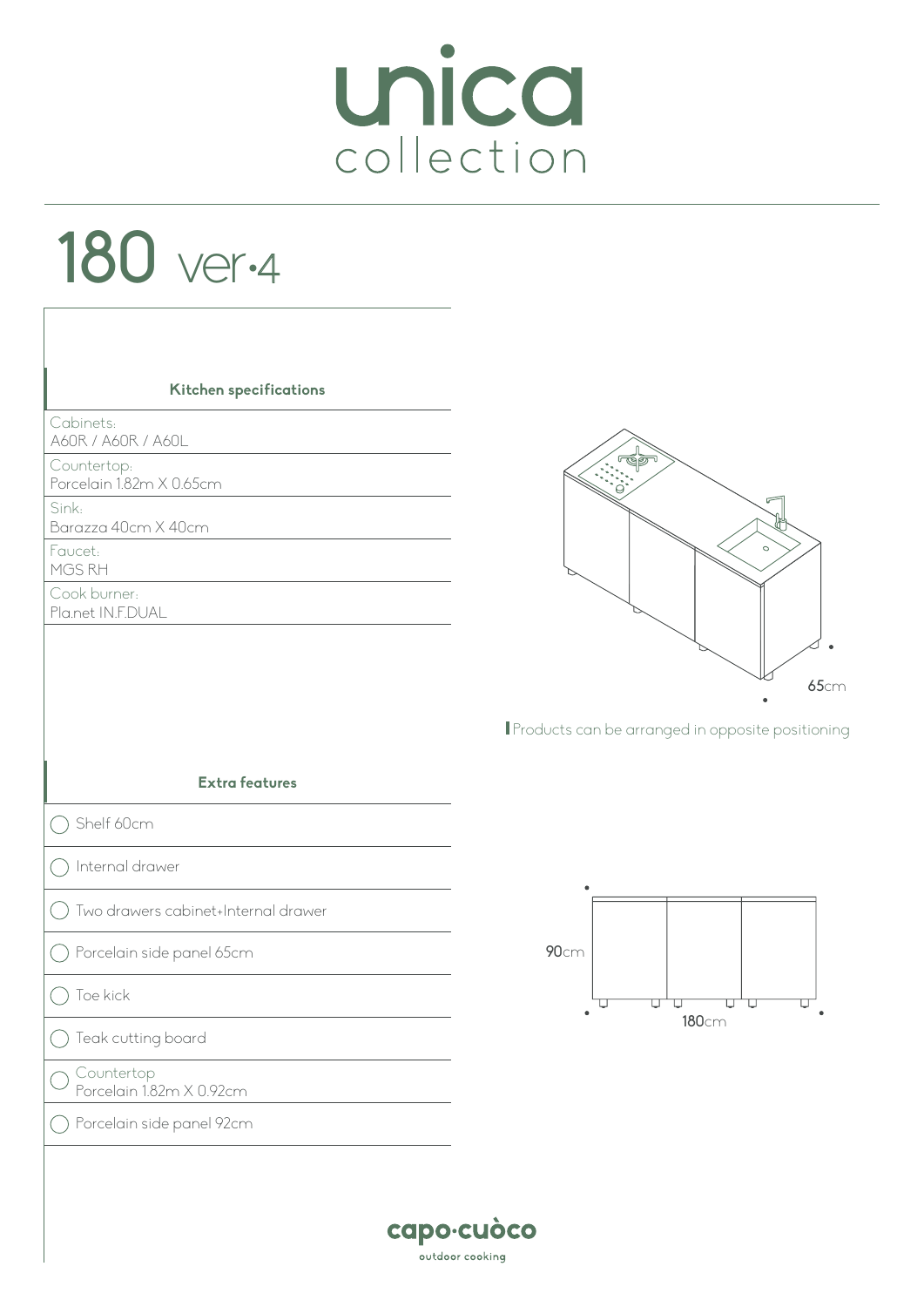#### 180 ver-5

| Kitchen specifications                  |                                                  |
|-----------------------------------------|--------------------------------------------------|
| Cabinets:<br>A60L / A120                |                                                  |
| Countertop:<br>Porcelain 1.82m X 0.65cm |                                                  |
| Sink:<br>Barazza 40cm X 40cm            | @                                                |
| Faucet:<br>MGS RH                       | $\circ$                                          |
| Teppanyaki:<br>Pla.net IN.55.LR         |                                                  |
|                                         | <b>65cm</b>                                      |
|                                         | Products can be arranged in opposite positioning |
| <b>Extra features</b>                   |                                                  |
| Shelf 60cm                              |                                                  |
| Internal drawer                         |                                                  |
| Two drawers cabinet+Internal drawer     |                                                  |
| Porcelain side panel 65cm               | 90cm                                             |
| Toe kick                                | □<br>□<br>⊔<br>⊔                                 |
| Teak cutting board                      | <b>180cm</b>                                     |
| Countertop                              |                                                  |
| Porcelain 1.82m X 0.92cm                |                                                  |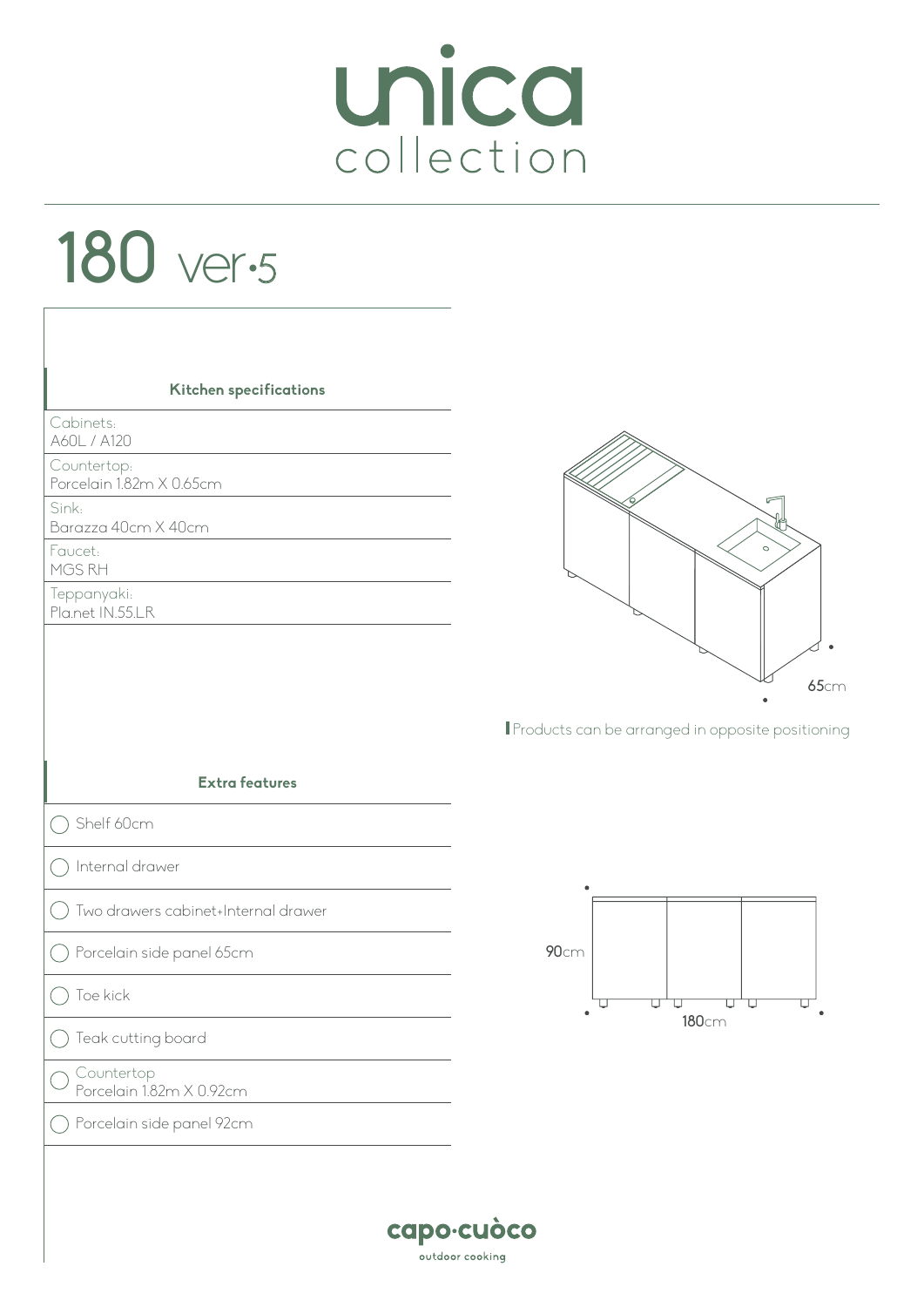# Unica

# 210 ver-1

| Kitchen specifications<br>Cabinets:<br>A60L / A60R / C90<br>Countertop:<br>Porcelain 2.12m X 0.65cm<br>BBQ:<br>Broilchef BBQ BCP-500S | .0<br>65cm                                       |
|---------------------------------------------------------------------------------------------------------------------------------------|--------------------------------------------------|
| <b>Extra features</b>                                                                                                                 | Products can be arranged in opposite positioning |
| Shelf 60cm                                                                                                                            |                                                  |
| Shelf 90cm                                                                                                                            |                                                  |
| Internal drawer                                                                                                                       |                                                  |
| Two drawers cabinet+Internal drawer                                                                                                   |                                                  |
| Porcelain side panel 65cm                                                                                                             | 90cm                                             |
| Toe kick                                                                                                                              |                                                  |
| $\bigcirc$ Teak cutting board                                                                                                         | U<br>⊍<br>U<br>⊍<br>210cm                        |
|                                                                                                                                       | capo·cuòco<br>outdoor cooking                    |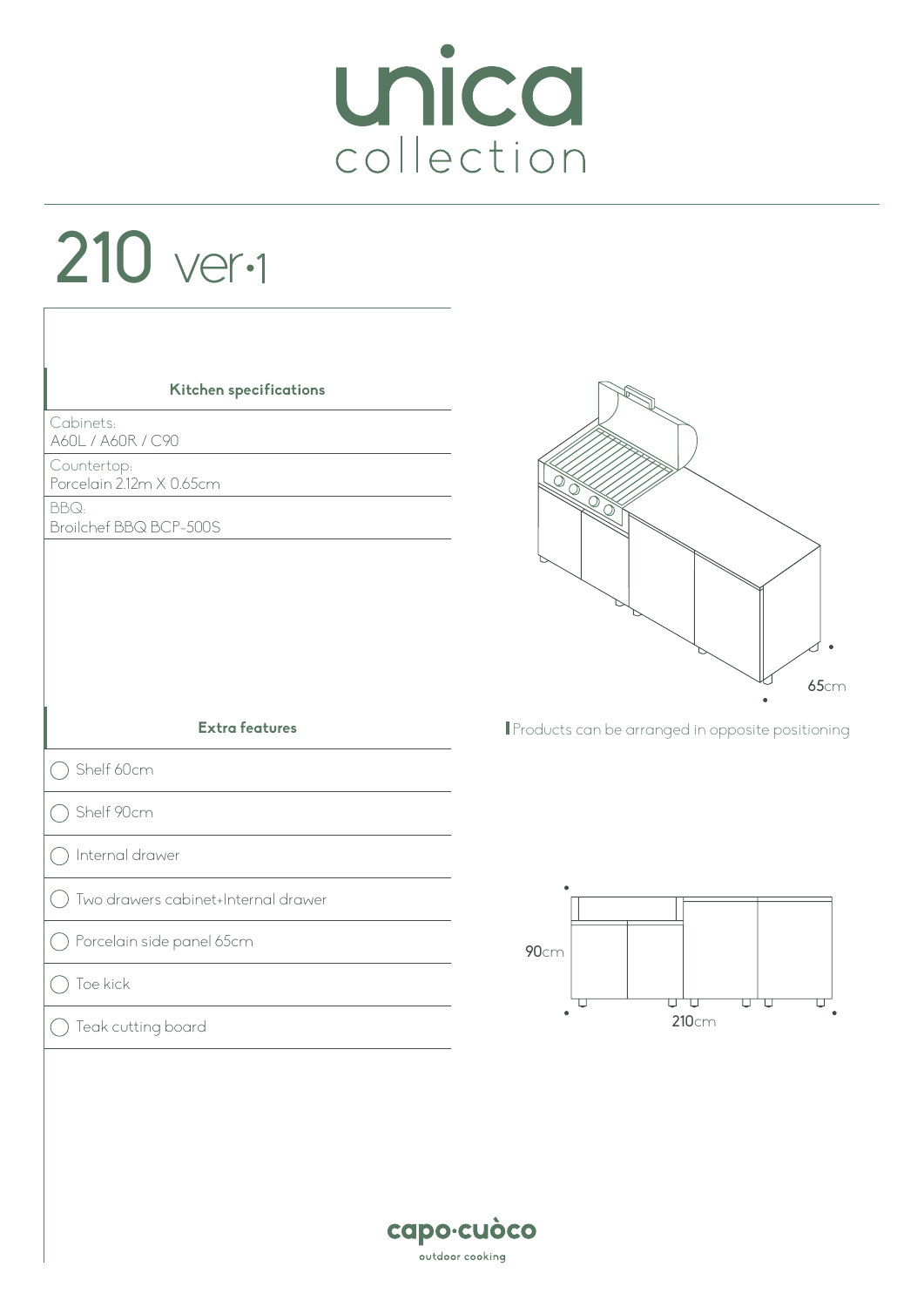# Unica

# 210 ver-2

| Kitchen specifications                  |                                                  |
|-----------------------------------------|--------------------------------------------------|
| Cabinets:<br>A60L / A60R / C90          |                                                  |
| Countertop:<br>Porcelain 2.12m X 0.65cm |                                                  |
| BBQ:<br>Broilchef BBQ BCP-500S          | .O                                               |
| Cook burner:<br>Pla.net IN.F.DUAL       | $\overline{p}$<br>$\Theta$                       |
|                                         | 65cm                                             |
| <b>Extra features</b>                   | Products can be arranged in opposite positioning |
| Shelf 60cm                              |                                                  |
| Shelf 90cm                              |                                                  |
| Internal drawer                         |                                                  |
| Two drawers cabinet+Internal drawer     |                                                  |
| Porcelain side panel 65cm               | 90cm                                             |
|                                         | ∪<br>∪<br>υ<br>U                                 |
| Toe kick                                |                                                  |

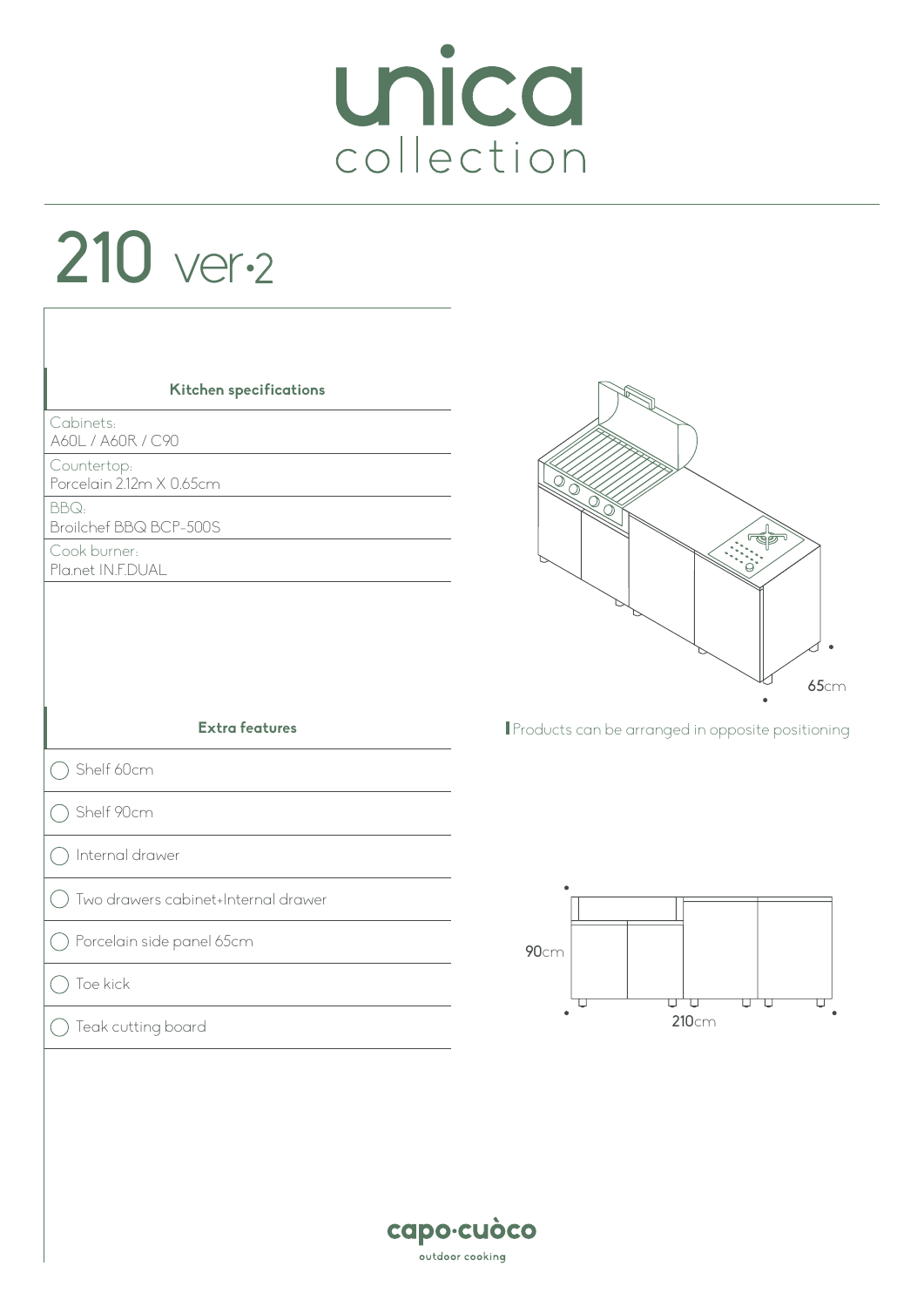# 210 ver-3

| Kitchen specifications                  |                                                  |
|-----------------------------------------|--------------------------------------------------|
| Cabinets:<br>A60L / A60R / C90          |                                                  |
| Countertop:<br>Porcelain 2.12m X 0.65cm |                                                  |
| Sink:<br>Barazza 40cm X 40cm            | ⇐                                                |
| Faucet:<br>MGS RH                       | $\circ$                                          |
| BBQ:<br>Broilchef BBQ BCP-500S          |                                                  |
|                                         |                                                  |
|                                         | 65cm                                             |
| <b>Extra features</b>                   | Products can be arranged in opposite positioning |
| Shelf 60cm                              |                                                  |
| Shelf 90cm                              |                                                  |
| Internal drawer                         |                                                  |
| Two drawers cabinet+Internal drawer     | $\bullet$                                        |
| Porcelain side panel 65cm               | 90cm                                             |
| Toe kick                                | □<br>┓<br>□<br>□                                 |
| Teak cutting board                      | 210cm                                            |
|                                         |                                                  |
|                                         |                                                  |
|                                         |                                                  |
|                                         |                                                  |

capo-cuòco outdoor cooking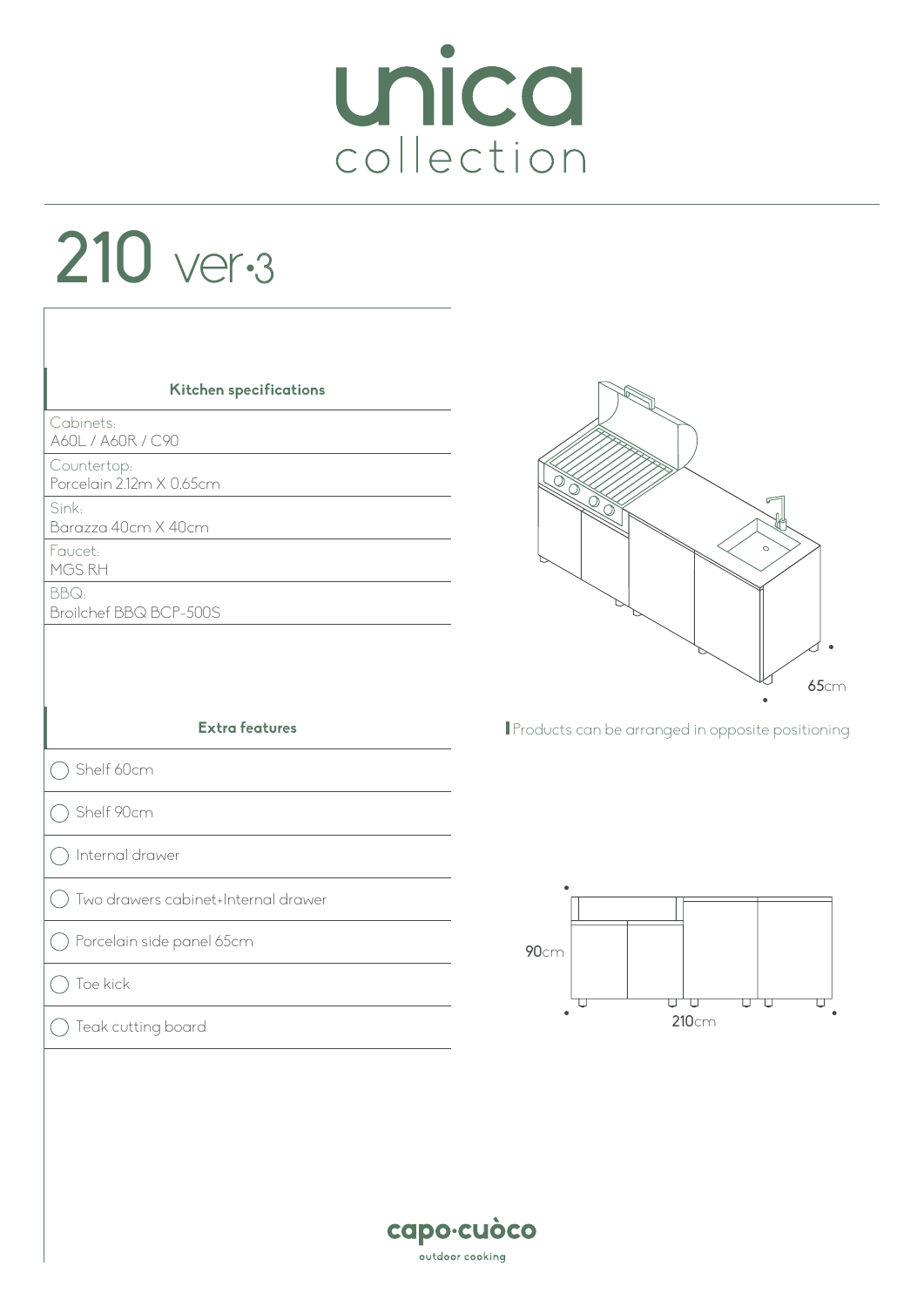# 240 ver-1

| Kitchen specifications<br>Cabinets:     |                                                  |
|-----------------------------------------|--------------------------------------------------|
| A60R / A60R / A60L / A60L               |                                                  |
| Countertop:<br>Porcelain 2.42m X 0.65cm |                                                  |
| Sink:<br>Barazza 40cm X 40cm            | @                                                |
| Faucet:                                 | $\circ$                                          |
| MGS RH                                  | <b>65cm</b>                                      |
| <b>Extra features</b>                   | Products can be arranged in opposite positioning |
| Shelf 60cm                              |                                                  |
| Internal drawer                         |                                                  |
| Two drawers cabinet+Internal drawer     |                                                  |
| Porcelain side panel 65cm               |                                                  |
| Toe kick                                | 90cm                                             |
| Teak cutting board                      | ਧ<br>ਧ<br>⊍<br>U<br>U<br>U                       |
| Countertop<br>Porcelain 2.42m X 0.92cm  | 240cm                                            |
| Porcelain side panel 92cm               |                                                  |
|                                         |                                                  |
|                                         |                                                  |
|                                         |                                                  |
|                                         | capo·cuòco                                       |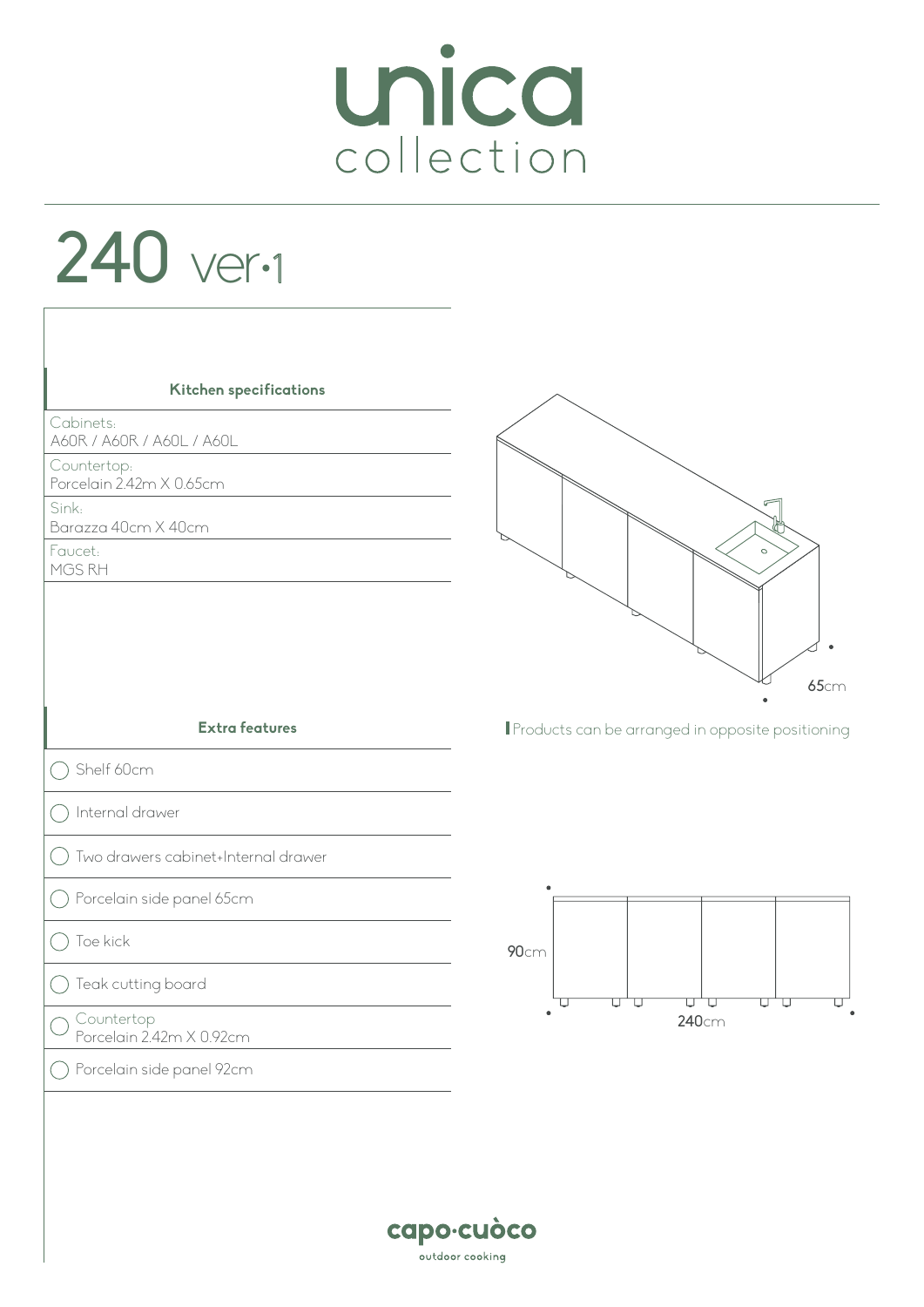240 ver-2

 $\overline{\Gamma}$ 

| Kitchen specifications<br>Cabinets:<br>A60L / A60R / A120<br>Countertop:<br>Porcelain 2.42m X 0.65cm<br>Teppanyaki:<br>Pla.net IN.80.LR | <b>65cm</b>                                      |
|-----------------------------------------------------------------------------------------------------------------------------------------|--------------------------------------------------|
| <b>Extra features</b>                                                                                                                   | Products can be arranged in opposite positioning |
| Shelf 60cm                                                                                                                              |                                                  |
| Internal drawer                                                                                                                         |                                                  |
| Two drawers cabinet+Internal drawer                                                                                                     |                                                  |
| Porcelain side panel 65cm                                                                                                               |                                                  |
| Toe kick                                                                                                                                | 90cm                                             |
| Teak cutting board                                                                                                                      |                                                  |
| Countertop<br>Porcelain 2.42m X 0.92cm                                                                                                  | ਰ ਰ<br>⋃<br>U<br>U<br>U<br>240cm                 |
| Porcelain side panel 92cm                                                                                                               |                                                  |
|                                                                                                                                         | capo·cuòco<br>outdoor cooking                    |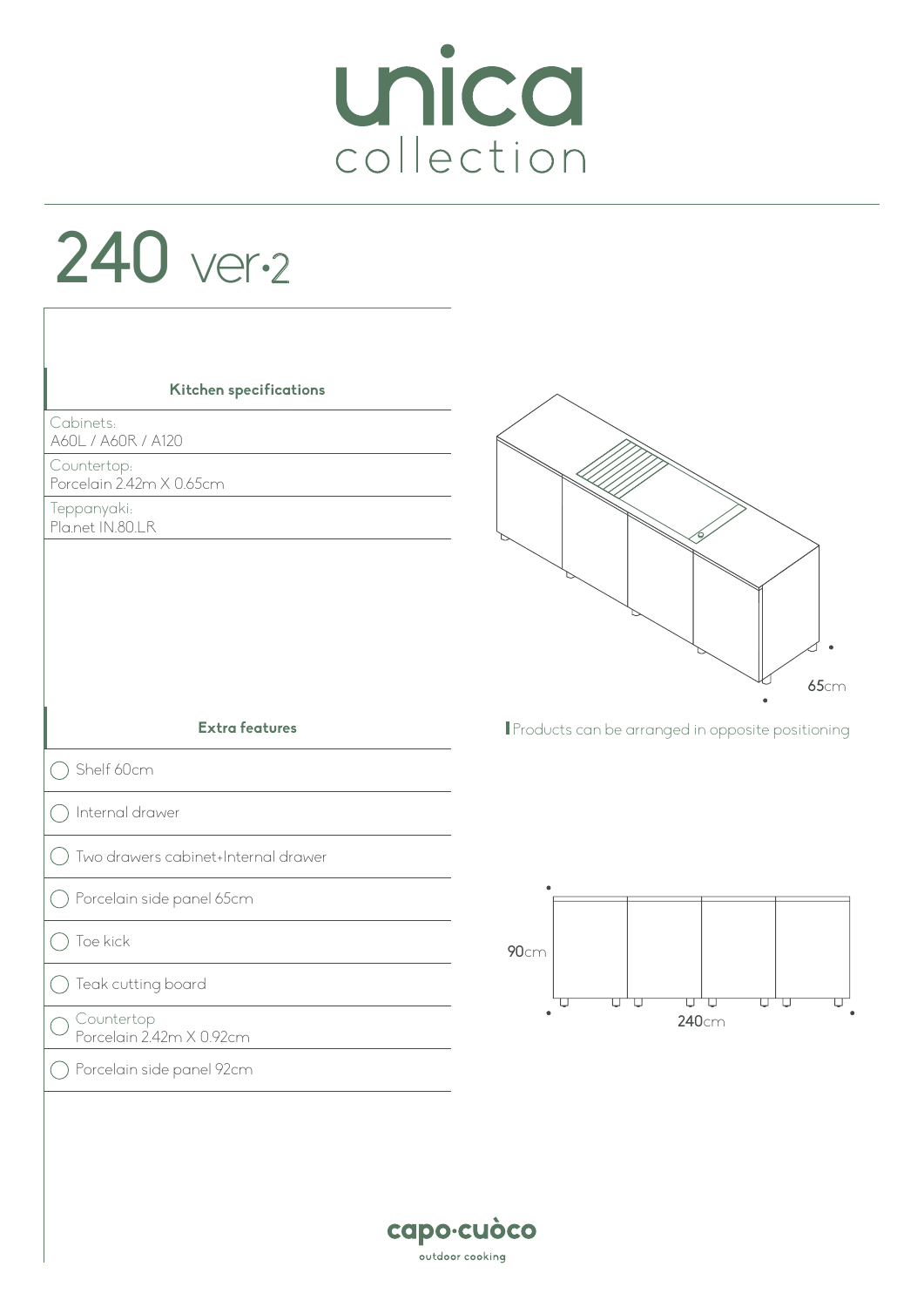# 240 ver-3

| Kitchen specifications                  |                                                  |
|-----------------------------------------|--------------------------------------------------|
| Cabinets:<br>A60L / A60R / A120         |                                                  |
| Countertop:<br>Porcelain 2.42m X 0.65cm |                                                  |
| Sink:                                   | @                                                |
| Barazza 40cm X 40cm<br>Faucet:          | $\circ$                                          |
| MGS RH<br>Teppanyaki:                   |                                                  |
| Pla.net IN.80.LR                        |                                                  |
|                                         |                                                  |
|                                         | <b>65cm</b>                                      |
| <b>Extra features</b>                   | Products can be arranged in opposite positioning |
| Shelf 60cm                              |                                                  |
| Internal drawer                         |                                                  |
| Two drawers cabinet+Internal drawer     |                                                  |
| Porcelain side panel 65cm               |                                                  |
| Toe kick                                | 90cm                                             |
| Teak cutting board                      |                                                  |
| Countertop<br>Porcelain 2.42m X 0.92cm  | ∪<br>U<br>Ų<br>U<br>U<br>U<br>240cm              |
| Porcelain side panel 92cm               |                                                  |
|                                         |                                                  |
|                                         |                                                  |
|                                         |                                                  |
|                                         | capo-cuòco                                       |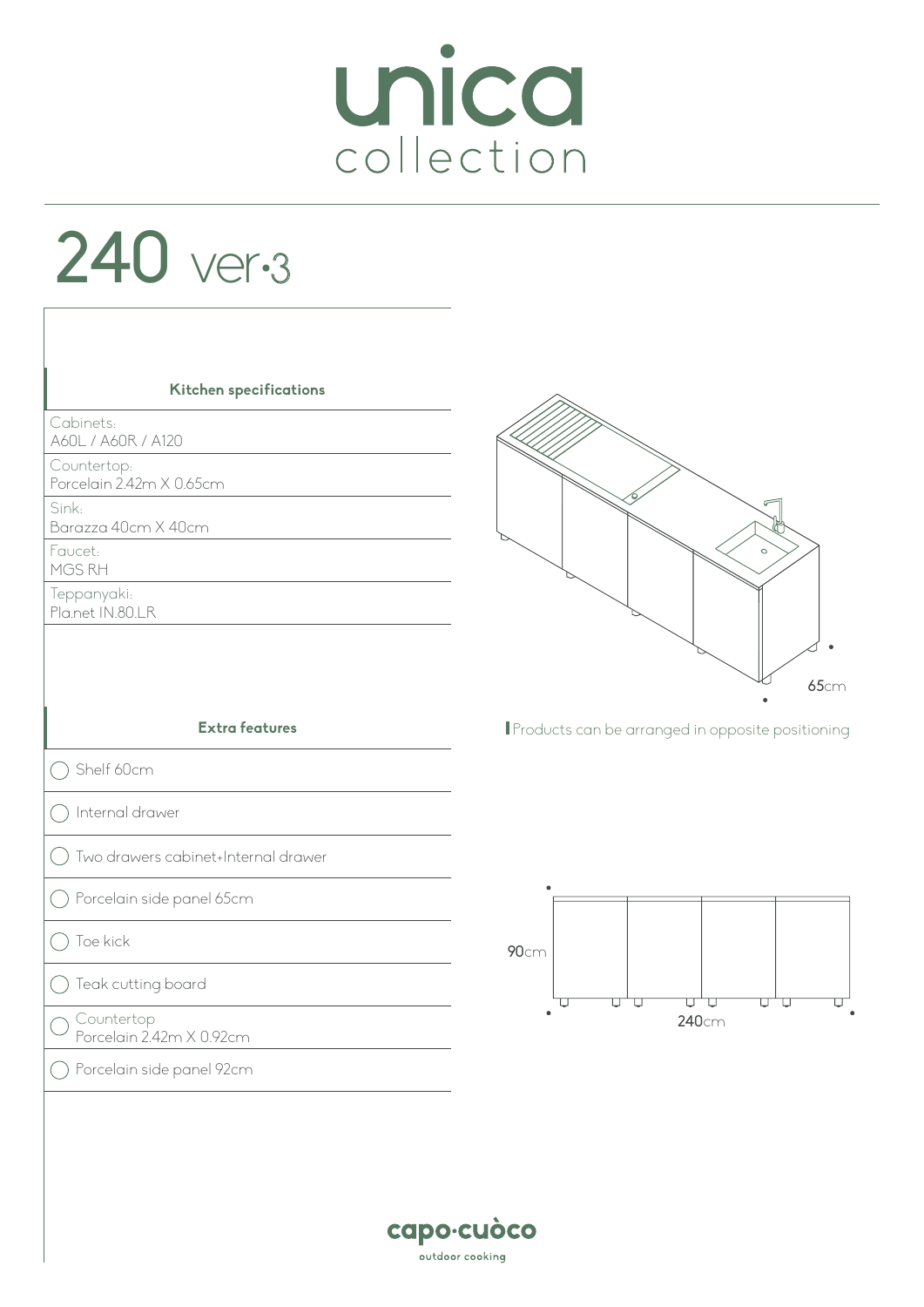270 ver-1

| Kitchen specifications                  |                                                  |
|-----------------------------------------|--------------------------------------------------|
| Cabinets:<br>A60R / A60R / A60L / C90   |                                                  |
| Countertop:<br>Porcelain 2.72m X 0.65cm |                                                  |
| BBQ:<br>Broilchef BBQ BCP-500S          |                                                  |
|                                         | 65cm                                             |
| <b>Extra features</b>                   | Products can be arranged in opposite positioning |
| Shelf 60cm                              |                                                  |
| Shelf 90cm                              |                                                  |
| Internal drawer                         |                                                  |
| Two drawers cabinet+Internal drawer     |                                                  |
| Porcelain side panel 65cm               | 90cm                                             |
| Toe kick                                | ਧ<br>ॻ<br>U<br>❏<br>U<br>⊔                       |
| Teak cutting board                      | 270cm                                            |
| Countertop<br>Porcelain 2.72m X 0.92cm  |                                                  |
| Porcelain side panel 92cm               |                                                  |
|                                         |                                                  |
|                                         |                                                  |

capo-cuòco outdoor cooking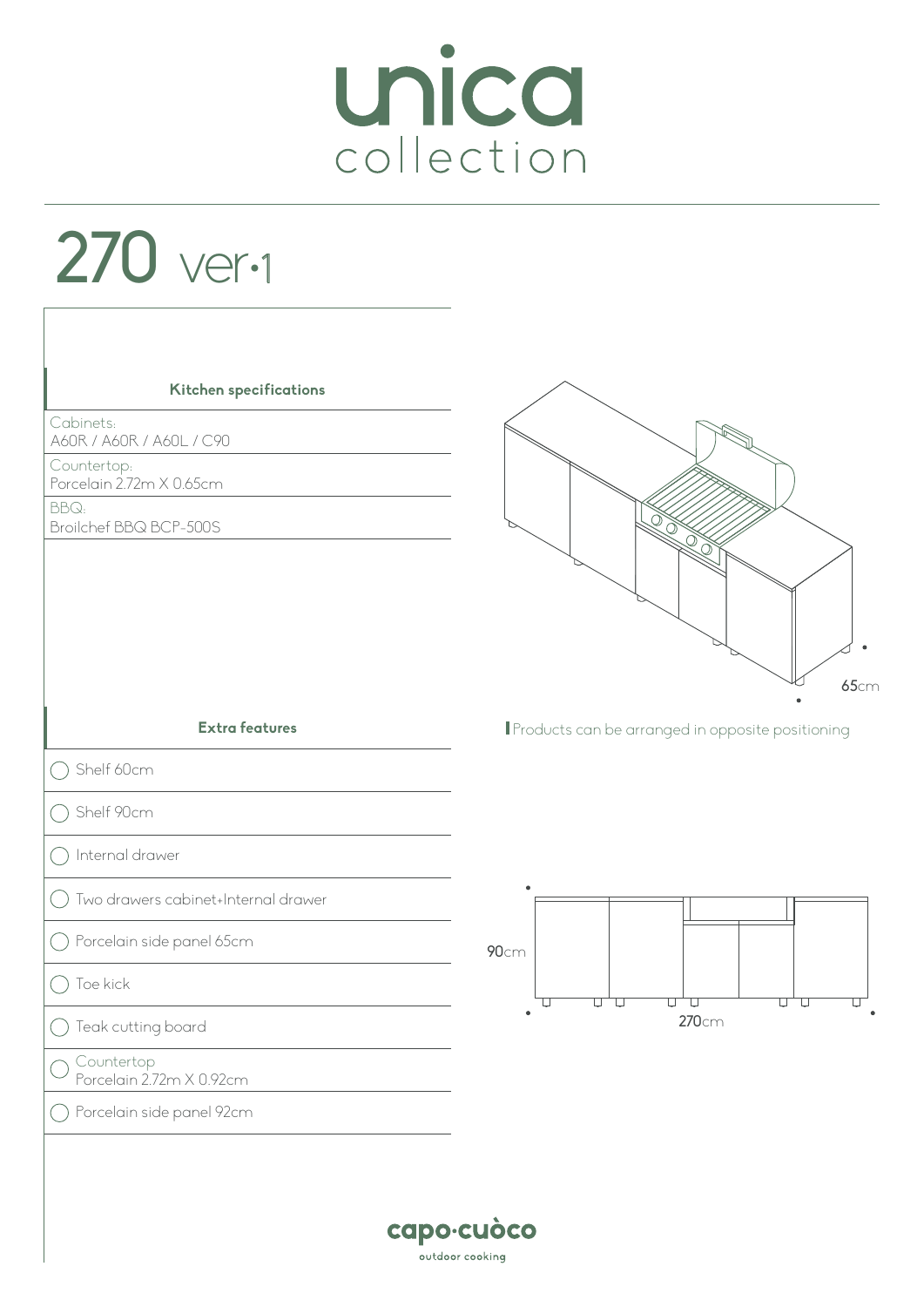270 ver-2

| Kitchen specifications                  | $\sqrt{2}$                                       |
|-----------------------------------------|--------------------------------------------------|
| Cabinets:<br>A60R / A60R / A60L / C90   |                                                  |
| Countertop:<br>Porcelain 2.72m X 0.65cm | $\circ$                                          |
| Sink:<br>Barazza 40cm X 40cm            |                                                  |
| Faucet:<br>MGS RH                       |                                                  |
| BBQ:<br>Broilchef BBQ BCP-500S          |                                                  |
|                                         |                                                  |
|                                         | 65cm                                             |
| <b>Extra features</b>                   | Products can be arranged in opposite positioning |
| Shelf 60cm                              |                                                  |
| Shelf 90cm                              |                                                  |
| Internal drawer                         |                                                  |
| Two drawers cabinet+Internal drawer     |                                                  |
| Porcelain side panel 65cm               | 90cm                                             |
| Toe kick                                | U<br>U                                           |
| $\bigcirc$ Teak cutting board           | 270cm                                            |
| Countertop<br>Porcelain 2.72m X 0.92cm  |                                                  |
| Porcelain side panel 92cm               |                                                  |
|                                         |                                                  |

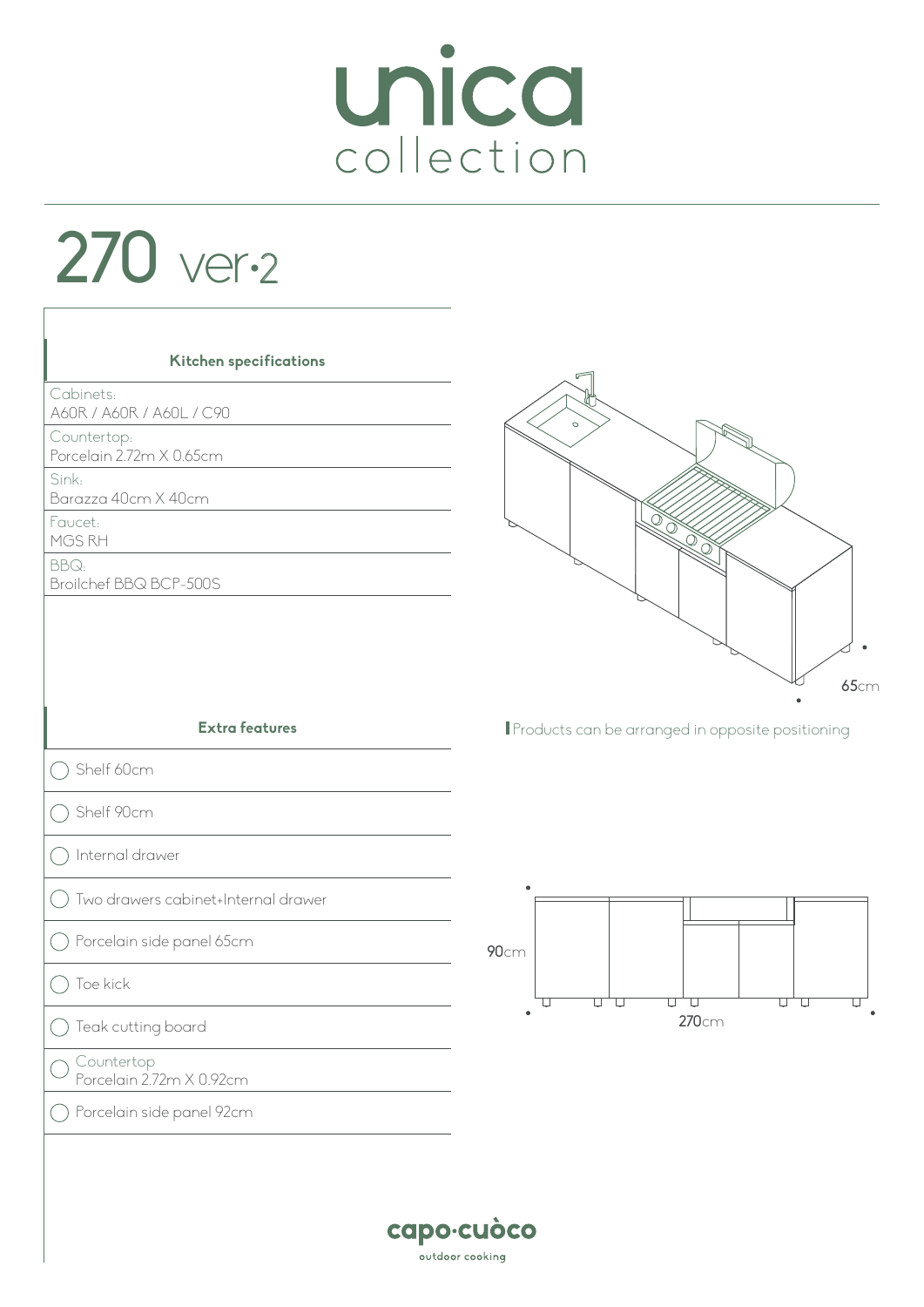270 ver-3

| Kitchen specifications<br>Cabinets:<br>A60R / A60R / A60L / C90<br>Countertop:<br>Porcelain 2.72m X 0.65cm<br>Sink:<br>Barazza 40cm X 40cm<br>Faucet:<br>MGS RH<br>BBQ:<br>Broilchef BBQ BCP-500S | @<br>$\circ$<br>6                                |
|---------------------------------------------------------------------------------------------------------------------------------------------------------------------------------------------------|--------------------------------------------------|
| <b>Extra features</b>                                                                                                                                                                             | Products can be arranged in opposite positioning |
| Shelf 60cm                                                                                                                                                                                        |                                                  |
| Shelf 90cm                                                                                                                                                                                        |                                                  |
| Internal drawer                                                                                                                                                                                   |                                                  |
| Two drawers cabinet+Internal drawer                                                                                                                                                               |                                                  |
| Porcelain side panel 65cm                                                                                                                                                                         | 90cm                                             |
| Toe kick                                                                                                                                                                                          |                                                  |
| Teak cutting board                                                                                                                                                                                | ∪<br>∪<br>∪<br>U<br>ㅁ<br>⊔<br>270cm              |
| Countertop<br>Porcelain 2.72m X 0.92cm                                                                                                                                                            |                                                  |
| Porcelain side panel 92cm                                                                                                                                                                         |                                                  |
|                                                                                                                                                                                                   |                                                  |

65cm

ਧ

 $\bullet$ 

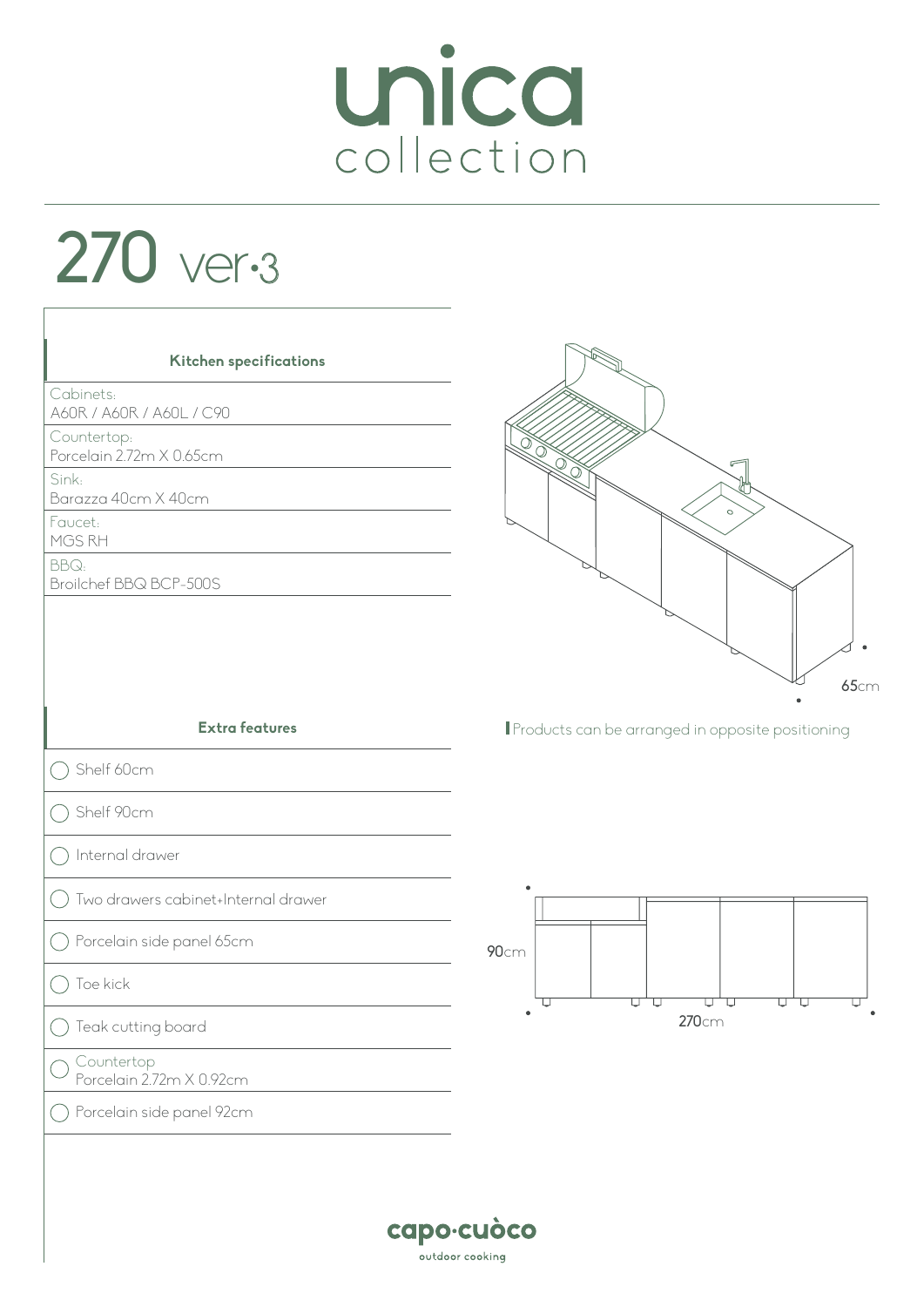270 ver-4

| Kitchen specifications                  |                                                                 |
|-----------------------------------------|-----------------------------------------------------------------|
| Cabinets:<br>A60R / A60R / A60L / C90   |                                                                 |
| Countertop:<br>Porcelain 2.72m X 0.65cm |                                                                 |
| Sink:<br>Barazza 40cm X 40cm            | @                                                               |
| Faucet:<br>MGS RH                       |                                                                 |
| BBQ:<br>Broilchef BBQ BCP-500S          | $\circ$                                                         |
|                                         |                                                                 |
| <b>Extra features</b>                   | <b>65cm</b><br>Products can be arranged in opposite positioning |
| Shelf 60cm                              |                                                                 |
| Shelf 90cm                              |                                                                 |
| Internal drawer                         |                                                                 |
| Two drawers cabinet+Internal drawer     |                                                                 |
| Porcelain side panel 65cm               | 90cm                                                            |
| Toe kick                                | ᠳ᠊<br>$\Box$<br>∪                                               |
| Teak cutting board                      | ਧਰ<br>٠<br>270cm                                                |
| Countertop<br>Porcelain 2.72m X 0.92cm  |                                                                 |
| Porcelain side panel 92cm               |                                                                 |
|                                         |                                                                 |

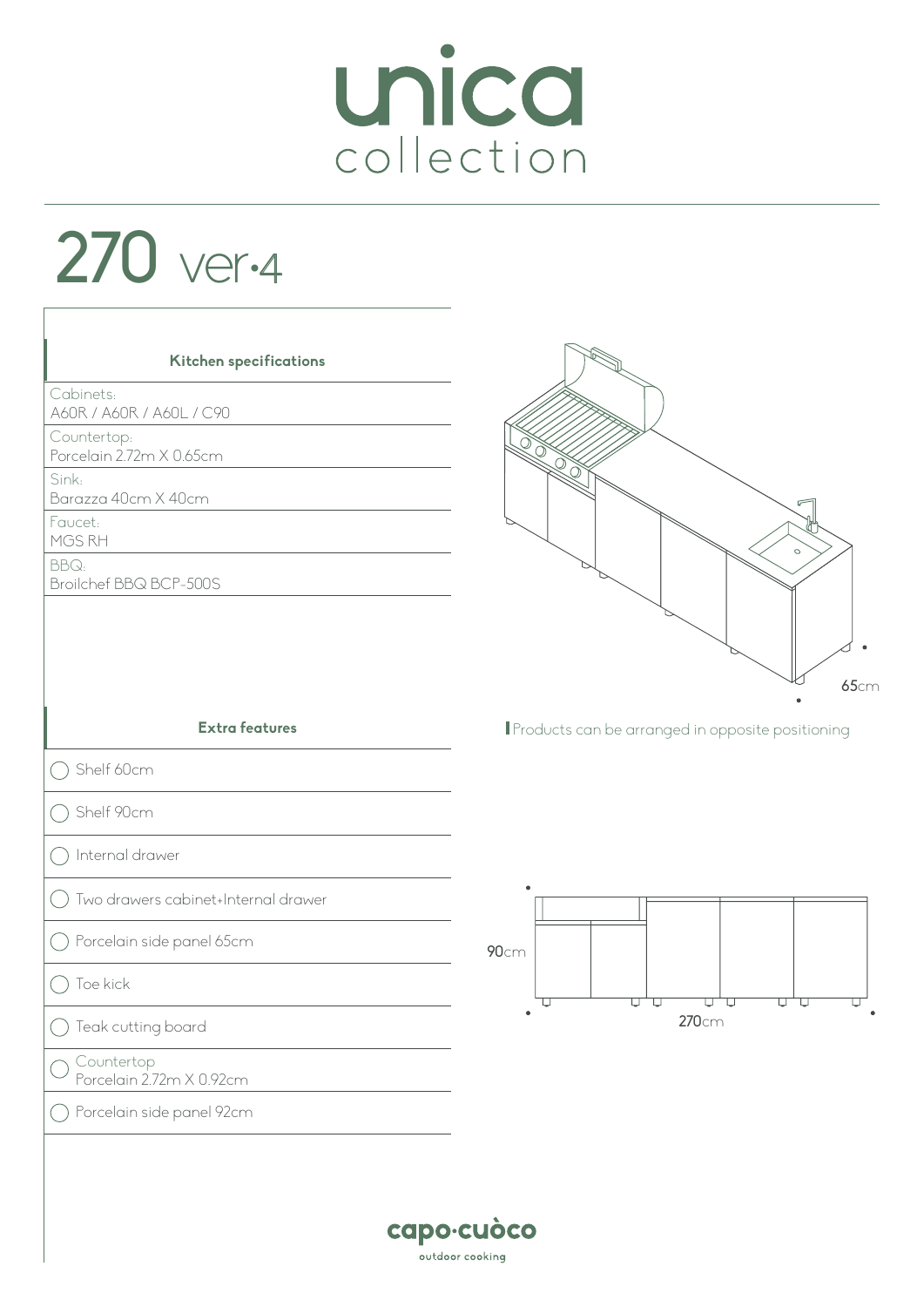270 ver-5

| Kitchen specifications                  |                                                  |
|-----------------------------------------|--------------------------------------------------|
| Cabinets:<br>A60R / A60R / A60L / C90   |                                                  |
| Countertop:<br>Porcelain 2.72m X 0.65cm | 可                                                |
| Sink:<br>Barazza 40cm X 40cm            | "                                                |
| Faucet:<br>MGS RH                       | $\circ$                                          |
| BBQ:<br>Broilchef BBQ BCP-500S          |                                                  |
| Cook burner:<br>Pla.net IN.F.DUAL       |                                                  |
|                                         | 6                                                |
| <b>Extra features</b>                   | Products can be arranged in opposite positioning |
| Shelf 60cm                              |                                                  |
| Shelf 90cm                              |                                                  |
| Internal drawer                         |                                                  |
| Two drawers cabinet+Internal drawer     |                                                  |
| Porcelain side panel 65cm               | 90cm                                             |
| Toe kick                                | U<br>U<br>⊔                                      |
| ◯ Teak cutting board                    | 270cm                                            |
| Countertop<br>Porcelain 2.72m X 0.92cm  |                                                  |
| Porcelain side panel 92cm               |                                                  |
|                                         |                                                  |

65cm

 $\Box$ 

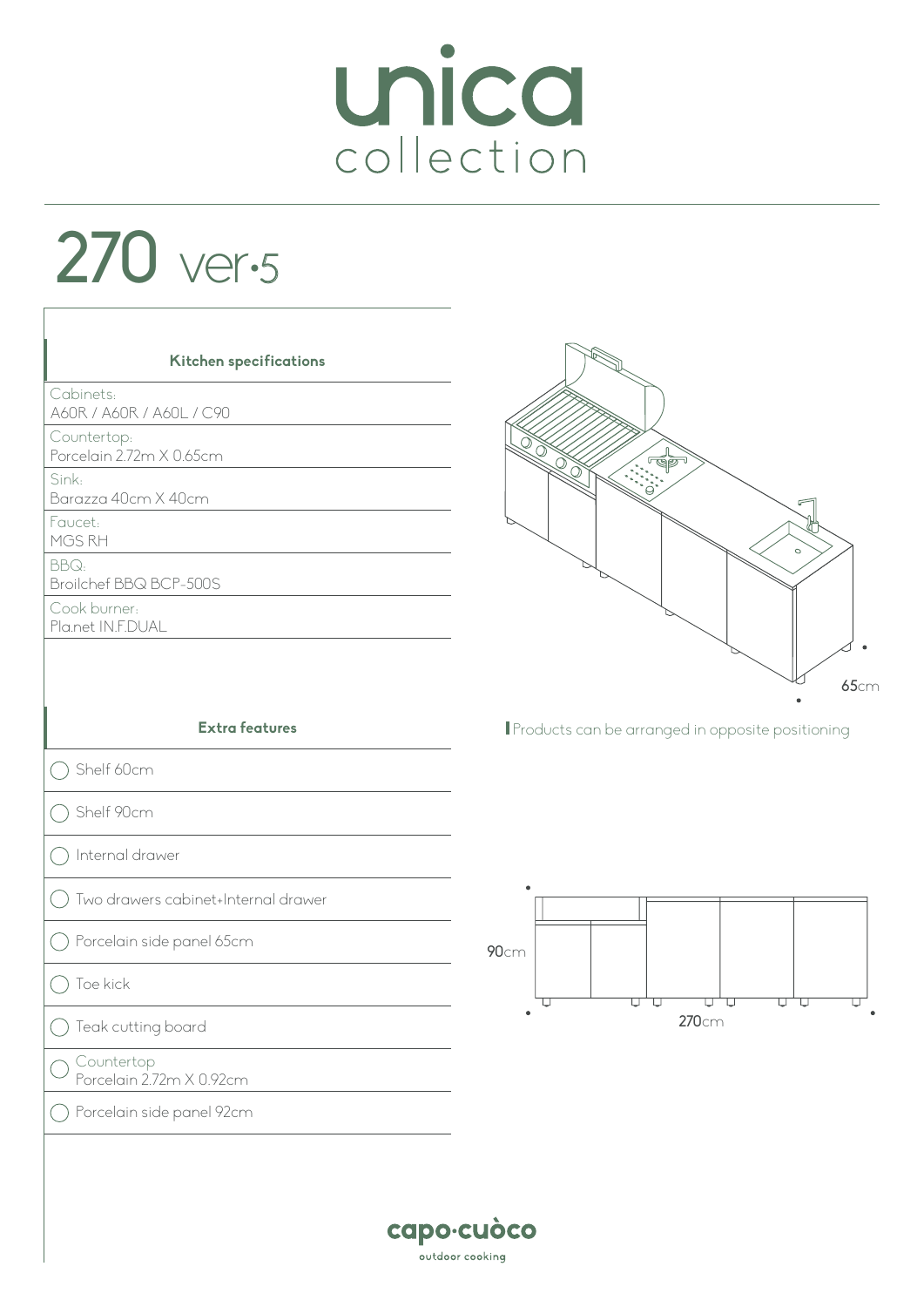# Unica

270 ver-6

| kitchen specifications                  | @                                                |
|-----------------------------------------|--------------------------------------------------|
| Cabinets:<br>A60R / A60R / A60L / C90   | $\circ$                                          |
| Countertop:<br>Porcelain 2.72m X 0.65cm |                                                  |
| Sink:<br>Barazza 40cm X 40cm            |                                                  |
| Faucet:<br>MGS RH                       | 同一                                               |
| BBQ:<br>Broilchef BBQ BCP-500S          | $\Theta$                                         |
| Cook burner:<br>Pla.net IN.F.DUAL       |                                                  |
|                                         |                                                  |
|                                         | 6                                                |
| <b>Extra features</b>                   | Products can be arranged in opposite positioning |
| Shelf 60cm                              |                                                  |
| Shelf 90cm                              |                                                  |
| Internal drawer                         |                                                  |
| Two drawers cabinet+Internal drawer     |                                                  |
| Porcelain side panel 65cm               | 90cm                                             |
| Toe kick                                | υ<br>⊔                                           |
| $\bigcirc$ Teak cutting board           | 270cm                                            |
| Countertop<br>Porcelain 2.72m X 0.92cm  |                                                  |
| Porcelain side panel 92cm               |                                                  |
|                                         |                                                  |

65cm

 $\Box$ 

capo-cuòco outdoor cooking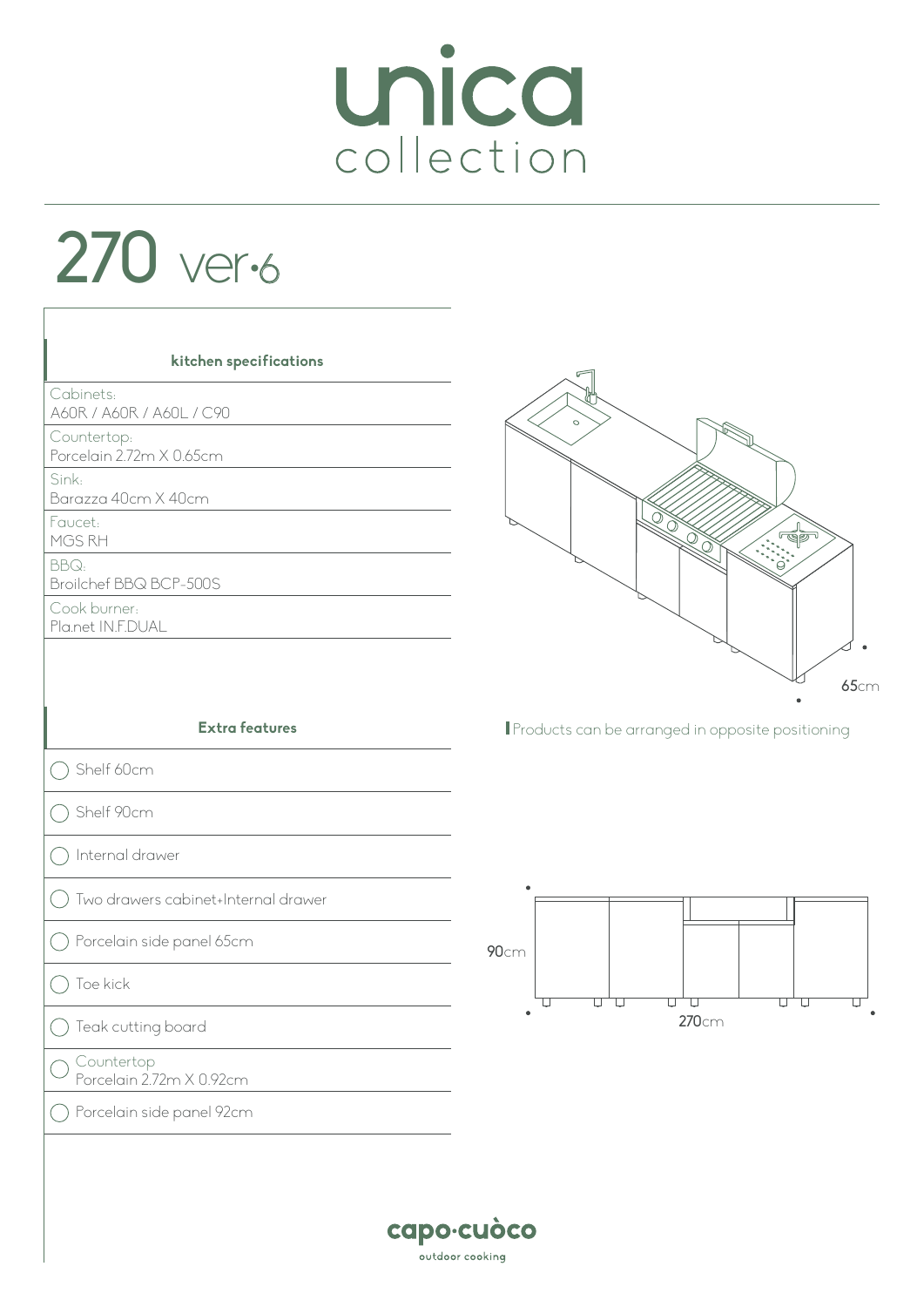300 ver-1

| Kitchen specifications                 |                                                  |
|----------------------------------------|--------------------------------------------------|
| Cabinets:<br>A60L / A60L / A60R / A120 |                                                  |
| Countertop:                            |                                                  |
| Porcelain 3.02m X 0.65cm               |                                                  |
| Teppanyaki:<br>Pla.net IN.80.LR        |                                                  |
|                                        |                                                  |
|                                        |                                                  |
|                                        |                                                  |
|                                        |                                                  |
|                                        | 65cm                                             |
| <b>Extra features</b>                  | Products can be arranged in opposite positioning |
| Cook burner                            |                                                  |
| Shelf 60cm<br>n.                       |                                                  |
| Internal drawer                        |                                                  |
| Two drawers cabinet+Internal drawer    |                                                  |
| Porcelain side panel 65cm<br>n.        | 90cm                                             |
| Toe kick                               | U<br>❏<br>□<br>□<br>U<br>U<br>ப                  |
| $\bigcirc$ Teak cutting board          | 300cm                                            |
| Countertop<br>Porcelain 3.02m X 0.92cm |                                                  |
| Porcelain side panel 92cm              |                                                  |
|                                        |                                                  |
|                                        |                                                  |
|                                        | capo-cuòco                                       |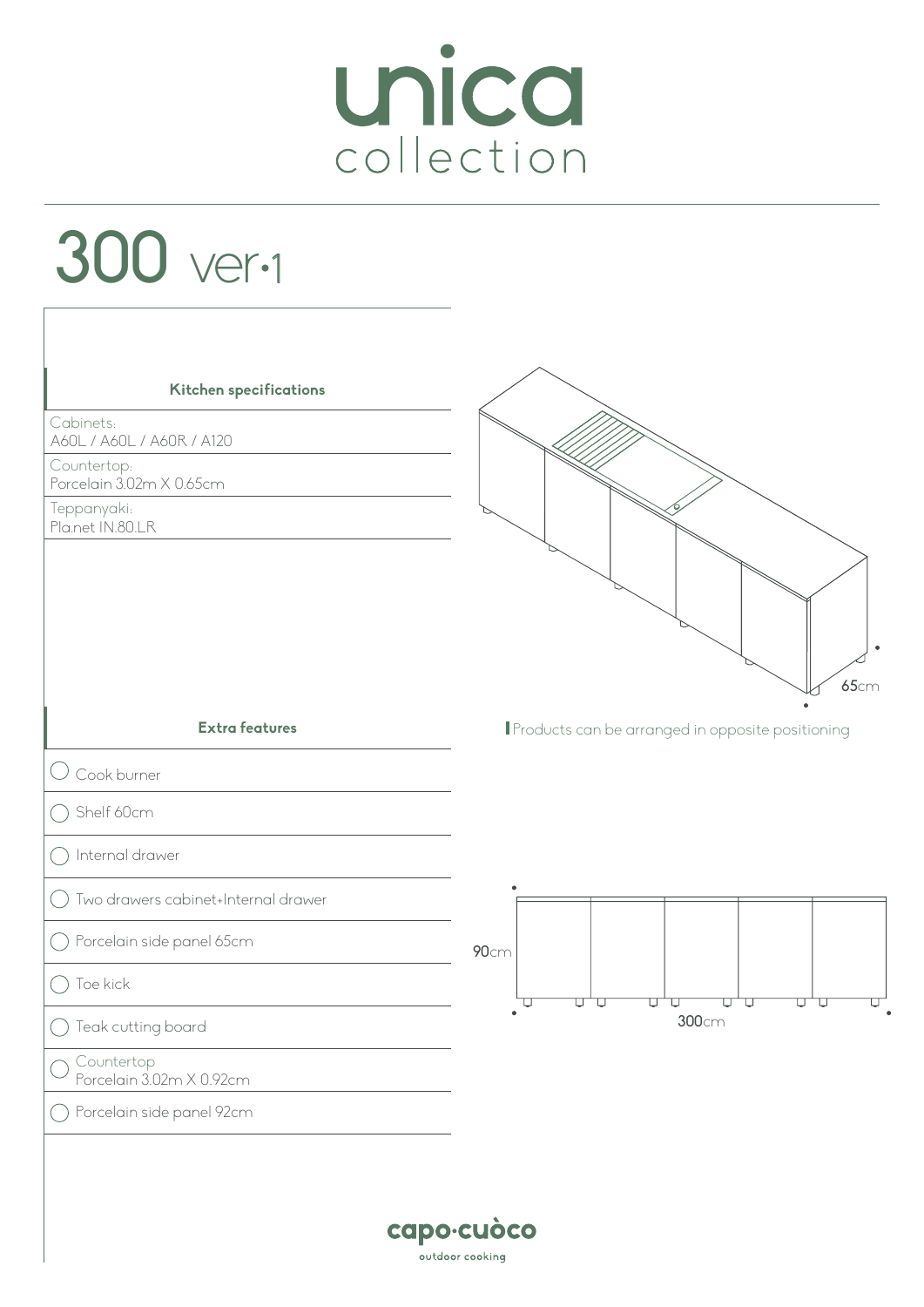# 300 ver-2

| Kitchen specifications                 |                                                  |
|----------------------------------------|--------------------------------------------------|
| Cabinets:<br>A60L / A60L / A60R / A120 |                                                  |
| Countertop:                            |                                                  |
| Porcelain 3.02m X 0.65cm<br>Sink:      |                                                  |
| Barazza 40cmx40cm                      | ⋷                                                |
| Faucet:<br>MGS RH                      | $\circ$                                          |
| Teppanyaki:                            |                                                  |
| Pla.net IN.80.LR                       |                                                  |
|                                        |                                                  |
|                                        | 65cm                                             |
| <b>Extra features</b>                  | Products can be arranged in opposite positioning |
| Cook burner                            |                                                  |
| Shelf 60cm                             |                                                  |
| Internal drawer                        |                                                  |
| Two drawers cabinet+Internal drawer    |                                                  |
| Porcelain side panel 65cm<br>T.        | 90cm                                             |
| Toe kick                               | □<br>□<br>U<br>U<br>□<br>⊔<br>لیا                |
| Teak cutting board                     | 300cm                                            |
| Countertop<br>Porcelain3.02m X 0.92cm  |                                                  |
| Porcelain side panel 92cm              |                                                  |
|                                        |                                                  |
|                                        |                                                  |
|                                        |                                                  |
|                                        | capo-cuòco                                       |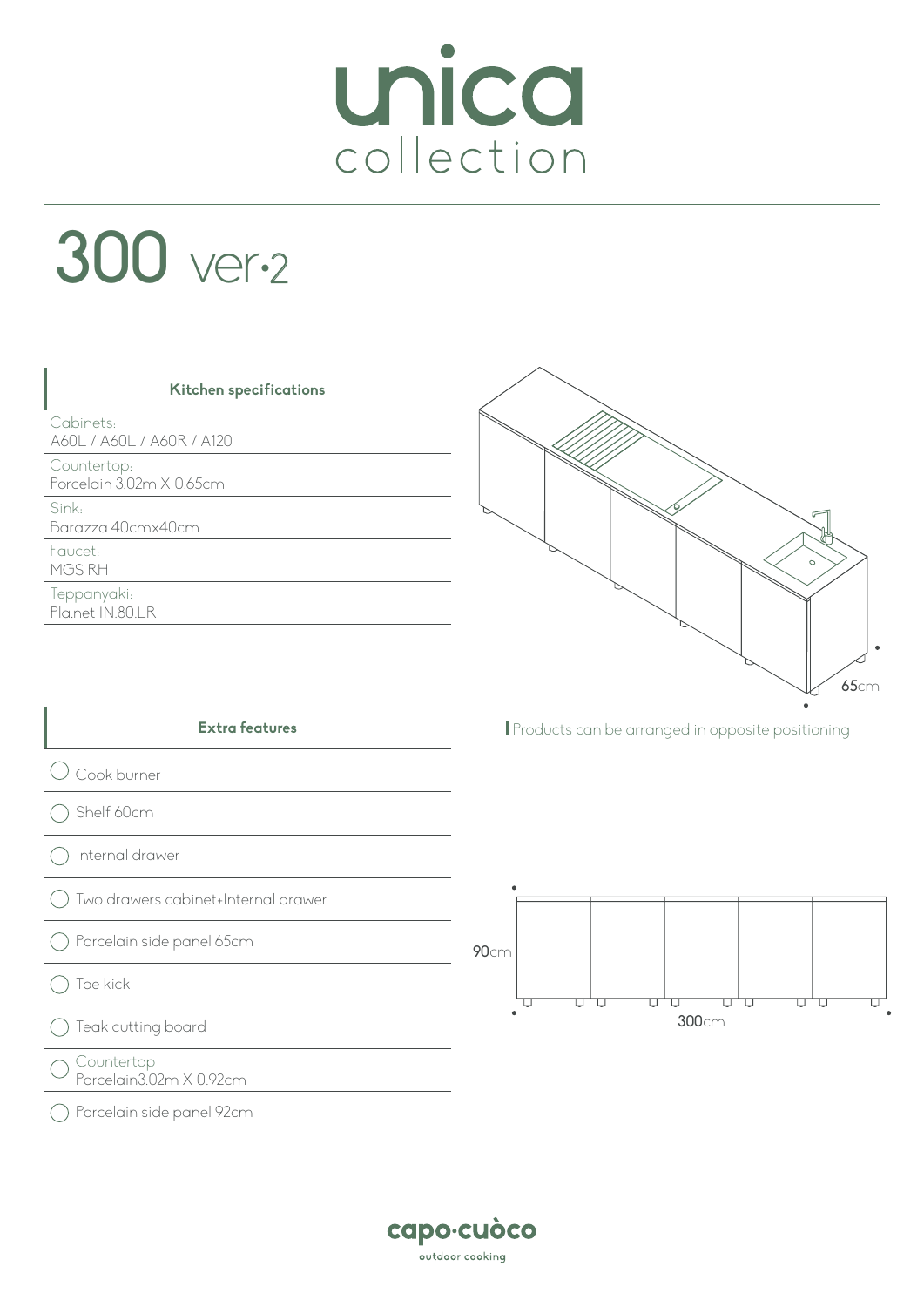# 300 ver-3

 $\sqrt{2}$ 

| Kitchen specifications                  | г                                                |
|-----------------------------------------|--------------------------------------------------|
| Cabinets:<br>A60L / A60L / A60R / A120  | $\circ$                                          |
| Countertop:<br>Porcelain 3.02m X 0.65cm |                                                  |
| Sink:<br>Barazza 40cmx40cm              |                                                  |
| Faucet:<br>MGS RH                       |                                                  |
| Teppanyaki:<br>Pla.net IN.80.LR         |                                                  |
|                                         | 65cm                                             |
| <b>Extra features</b>                   | Products can be arranged in opposite positioning |
| Cook burner<br>$($ )                    |                                                  |
| Shelf 60cm                              |                                                  |
| Internal drawer                         |                                                  |
| Two drawers cabinet+Internal drawer     |                                                  |
| Porcelain side panel 65cm               | <b>90cm</b>                                      |
| Toe kick                                | U<br>ਧ<br>切<br>□<br>❏<br>U<br>□<br>□             |
| Teak cutting board                      | 300cm                                            |
| Countertop<br>Porcelain 3.02m X 0.92cm  |                                                  |
| Porcelain side panel 92cm               |                                                  |
|                                         |                                                  |
|                                         |                                                  |
|                                         | capo·cuòco<br>outdoor cooking                    |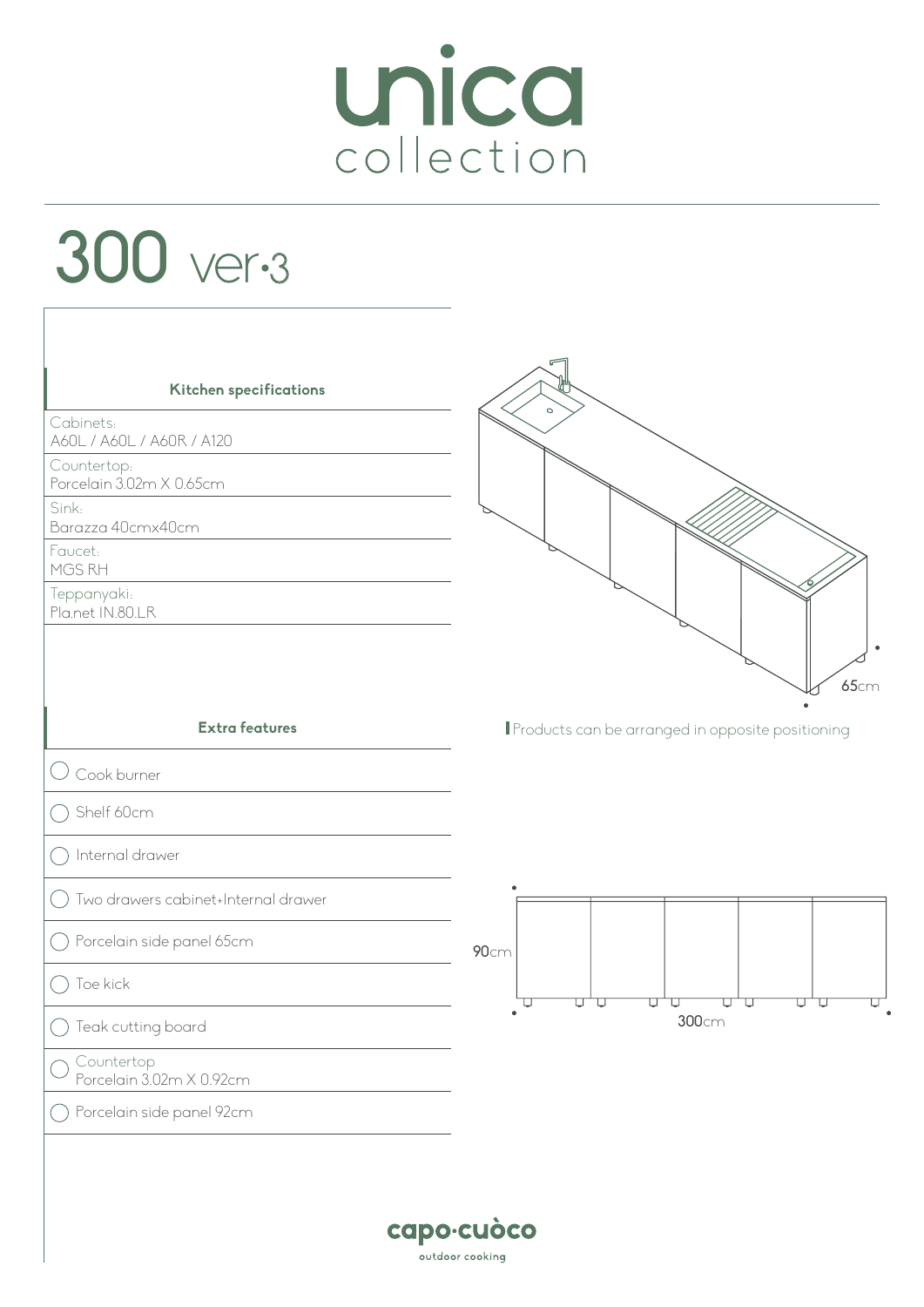# 300 ver-4

 $\overline{1}$ 

| Kitchen specifications<br>Cabinets:<br>A60L / A60L / A60R / A120<br>Countertop:<br>Porcelain 3.02m X 0.65cm<br>Sink:<br>Barazza 40cmx40cm<br>Faucet:<br>MGS RH<br>Teppanyaki:<br>Pla.net IN.80.LR | Г<br>$\circ$<br>65cm                             |
|---------------------------------------------------------------------------------------------------------------------------------------------------------------------------------------------------|--------------------------------------------------|
| <b>Extra features</b>                                                                                                                                                                             | Products can be arranged in opposite positioning |
| Cook burner                                                                                                                                                                                       |                                                  |
| Shelf 60cm                                                                                                                                                                                        |                                                  |
| Internal drawer                                                                                                                                                                                   |                                                  |
| Two drawers cabinet+Internal drawer                                                                                                                                                               | ٠                                                |
| Porcelain side panel 65cm                                                                                                                                                                         | <b>90cm</b>                                      |
| Toe kick                                                                                                                                                                                          |                                                  |
| Teak cutting board                                                                                                                                                                                | U<br>∪<br>U.<br>U<br>U<br>U<br>U<br>Ų<br>300cm   |
| Countertop<br>Porcelain 3.02m X 0.92cm                                                                                                                                                            |                                                  |
| Porcelain side panel 92cm                                                                                                                                                                         |                                                  |
|                                                                                                                                                                                                   | capo-cuòco<br>outdoor cooking                    |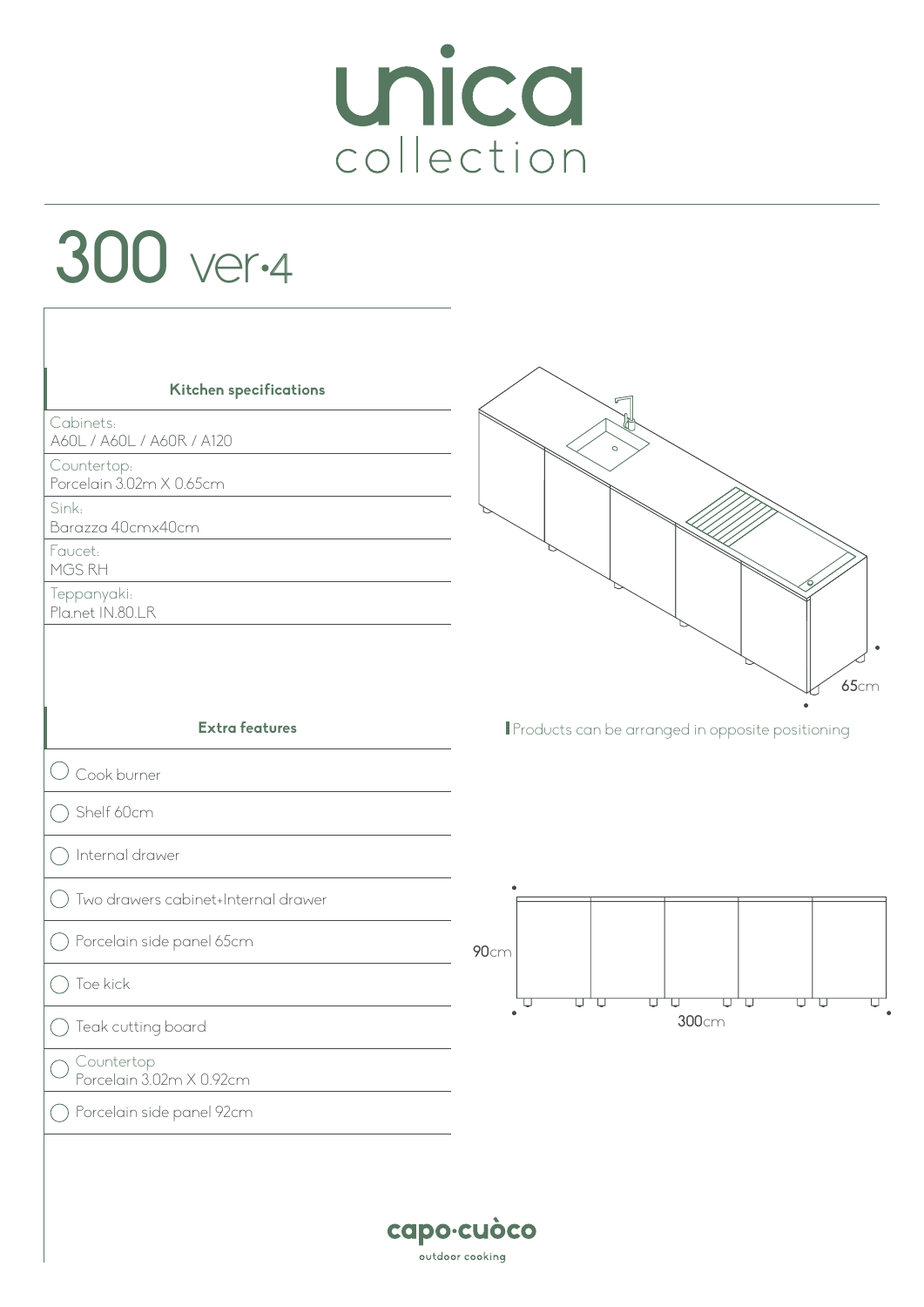#### 330 ver-1

| Kitchen specifications                       |                                                  |
|----------------------------------------------|--------------------------------------------------|
| Cabinets:<br>A60L / A60L / A60R / A60R / C90 |                                                  |
| Countertop:<br>Porcelain 3.32m X 0.65cm      |                                                  |
| BBQ:<br>Broilchef BBQ BCP-500S               |                                                  |
|                                              | O<br>65cm                                        |
| <b>Extra features</b>                        | Products can be arranged in opposite positioning |
| Shelf 60cm                                   |                                                  |
| Shelf 90cm                                   |                                                  |
| Internal drawer                              |                                                  |
| Two drawers cabinet+Internal drawer          |                                                  |
| Porcelain side panel 65cm                    | 90cm                                             |
| Toe kick                                     | U<br>U<br>□<br>U<br>□<br>U<br>∪<br>□             |
| $\bigcirc$ Teak cutting board                | 330cm                                            |
| Countertop<br>Porcelain 3.32m X 0.92cm       |                                                  |
| Porcelain side panel 92cm                    |                                                  |
|                                              |                                                  |
|                                              |                                                  |

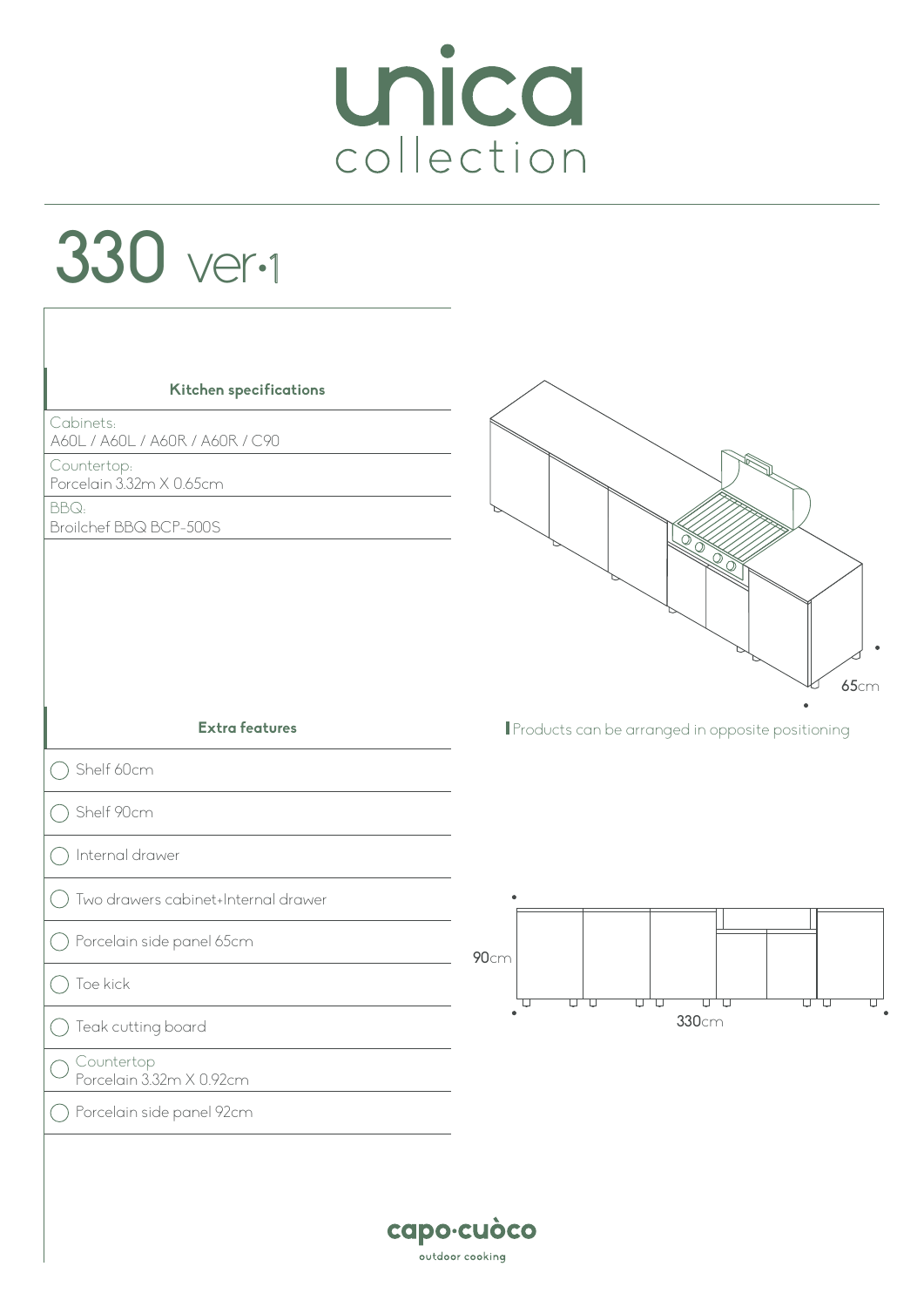330 ver-2

 $\overline{1}$ 

| Kitchen specifications<br>Cabinets:<br>A60L / A60L / A60R / A60R / C90 | @<br>$\circ$                                     |
|------------------------------------------------------------------------|--------------------------------------------------|
| Countertop:<br>Porcelain 3.32m X 0.65cm                                |                                                  |
| Sink:<br>Barazza 40cm X 40cm                                           |                                                  |
| Faucet:<br>MGS RH                                                      |                                                  |
| BBQ:<br>Broilchef BBQ BCP-500S                                         | Q<br>$\mathcal{Q}$                               |
|                                                                        | 65cm                                             |
| <b>Extra features</b>                                                  | Products can be arranged in opposite positioning |
| Shelf 60cm                                                             |                                                  |
| Shelf 90cm                                                             |                                                  |
| Internal drawer                                                        |                                                  |
| Two drawers cabinet+Internal drawer                                    |                                                  |
| Porcelain side panel 65cm                                              | 90cm                                             |
| Toe kick                                                               |                                                  |
| Teak cutting board                                                     | U<br>U<br>ਧ<br>□<br>U<br>∪<br>□<br>330cm         |
| Countertop                                                             |                                                  |
| Porcelain 3.32m X 0.92cm                                               |                                                  |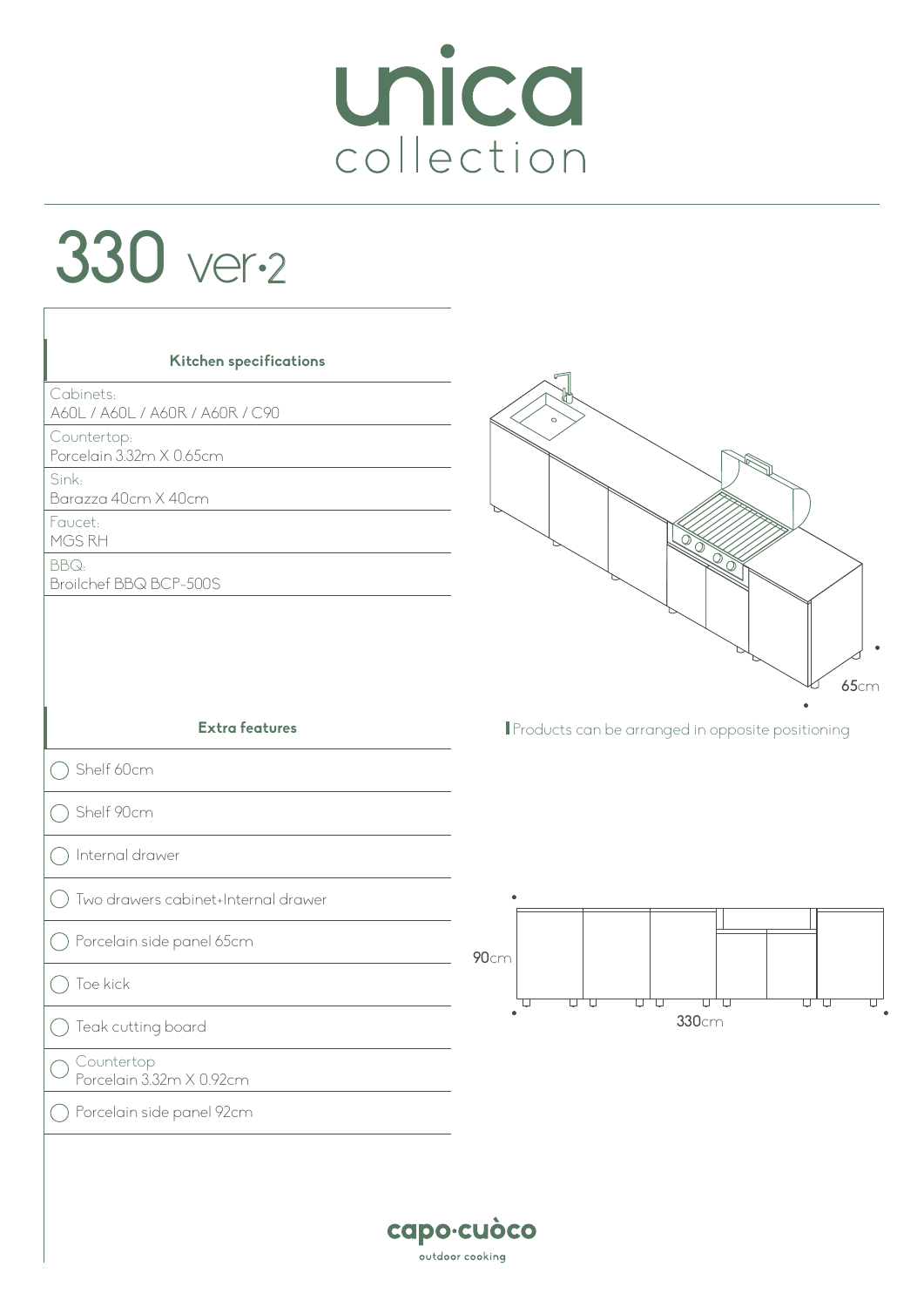#### 330 ver-3

 $\sqrt{2}$ 

| Kitchen specifications                       | ╒                                                               |
|----------------------------------------------|-----------------------------------------------------------------|
| Cabinets:<br>A60L / A60L / A60R / A60R / C90 | $\circ$                                                         |
| Countertop:<br>Porcelain 3.32m X 0.65cm      |                                                                 |
| Sink:<br>Barazza 40cm X 40cm                 |                                                                 |
| Faucet:<br>MGS RH                            | Q<br>Q                                                          |
| BBQ:<br>Broilchef BBQ BCP-500S               |                                                                 |
|                                              |                                                                 |
| <b>Extra features</b>                        | <b>65cm</b><br>Products can be arranged in opposite positioning |
| Shelf 60cm                                   |                                                                 |
| Shelf 90cm                                   |                                                                 |
| Internal drawer                              |                                                                 |
| Two drawers cabinet+Internal drawer          |                                                                 |
| Porcelain side panel 65cm                    | 90cm                                                            |
| Toe kick                                     | □<br>U<br>□<br>ਧ<br>ਧ<br>□<br>∪<br>U                            |
|                                              | 330cm                                                           |
| Teak cutting board                           |                                                                 |
| Countertop<br>Porcelain 3.32m X 0.92cm       |                                                                 |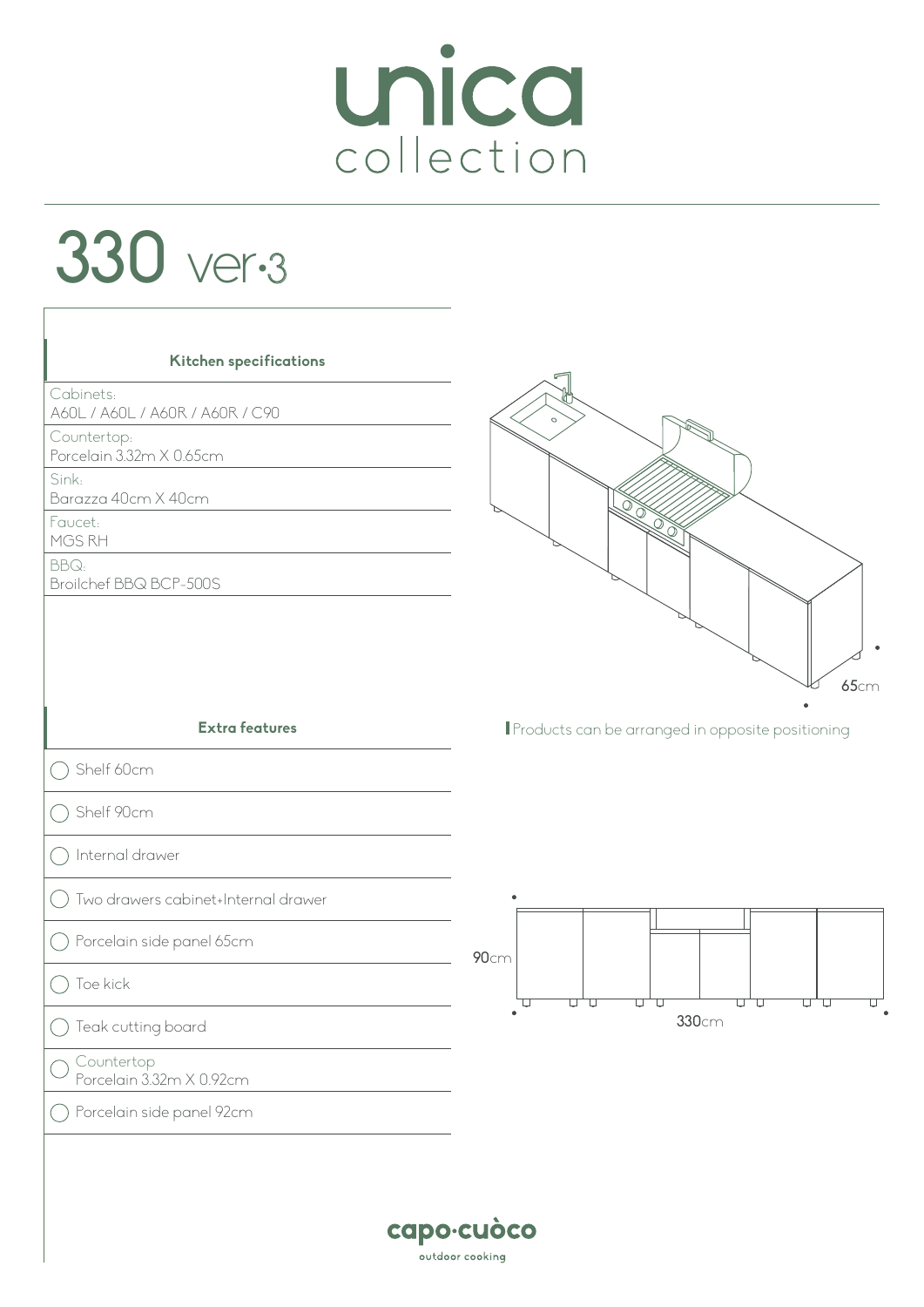330 ver-4

| Kitchen specifications                       |                                                                                                                                                                                                                                                                                                                                                                             |
|----------------------------------------------|-----------------------------------------------------------------------------------------------------------------------------------------------------------------------------------------------------------------------------------------------------------------------------------------------------------------------------------------------------------------------------|
| Cabinets:<br>A60L / A60L / A60R / A60R / C90 |                                                                                                                                                                                                                                                                                                                                                                             |
| Countertop:<br>Porcelain 3.32m X 0.65cm      | $\begin{picture}(120,15) \put(0,0){\vector(1,0){10}} \put(15,0){\vector(1,0){10}} \put(15,0){\vector(1,0){10}} \put(15,0){\vector(1,0){10}} \put(15,0){\vector(1,0){10}} \put(15,0){\vector(1,0){10}} \put(15,0){\vector(1,0){10}} \put(15,0){\vector(1,0){10}} \put(15,0){\vector(1,0){10}} \put(15,0){\vector(1,0){10}} \put(15,0){\vector(1,0){10}} \put(15,0){\vector($ |
| Sink:<br>Barazza 40cm X 40cm                 | Г                                                                                                                                                                                                                                                                                                                                                                           |
| Faucet:<br>MGS RH                            | $\circ$                                                                                                                                                                                                                                                                                                                                                                     |
| BBQ:<br>Broilchef BBQ BCP-500S               |                                                                                                                                                                                                                                                                                                                                                                             |
|                                              | 65cm                                                                                                                                                                                                                                                                                                                                                                        |
| <b>Extra features</b>                        | Products can be arranged in opposite positioning                                                                                                                                                                                                                                                                                                                            |
| Shelf 60cm                                   |                                                                                                                                                                                                                                                                                                                                                                             |
| Shelf 90cm                                   |                                                                                                                                                                                                                                                                                                                                                                             |
| Internal drawer                              |                                                                                                                                                                                                                                                                                                                                                                             |
| Two drawers cabinet+Internal drawer          |                                                                                                                                                                                                                                                                                                                                                                             |
| Porcelain side panel 65cm                    | 90cm                                                                                                                                                                                                                                                                                                                                                                        |
| Toe kick                                     | ਧ<br>∪<br>U<br>∪<br>U<br>∪<br>□<br>ш                                                                                                                                                                                                                                                                                                                                        |
| Teak cutting board                           | 330cm                                                                                                                                                                                                                                                                                                                                                                       |
|                                              |                                                                                                                                                                                                                                                                                                                                                                             |
| Countertop<br>Porcelain3.32m X 0.92cm        |                                                                                                                                                                                                                                                                                                                                                                             |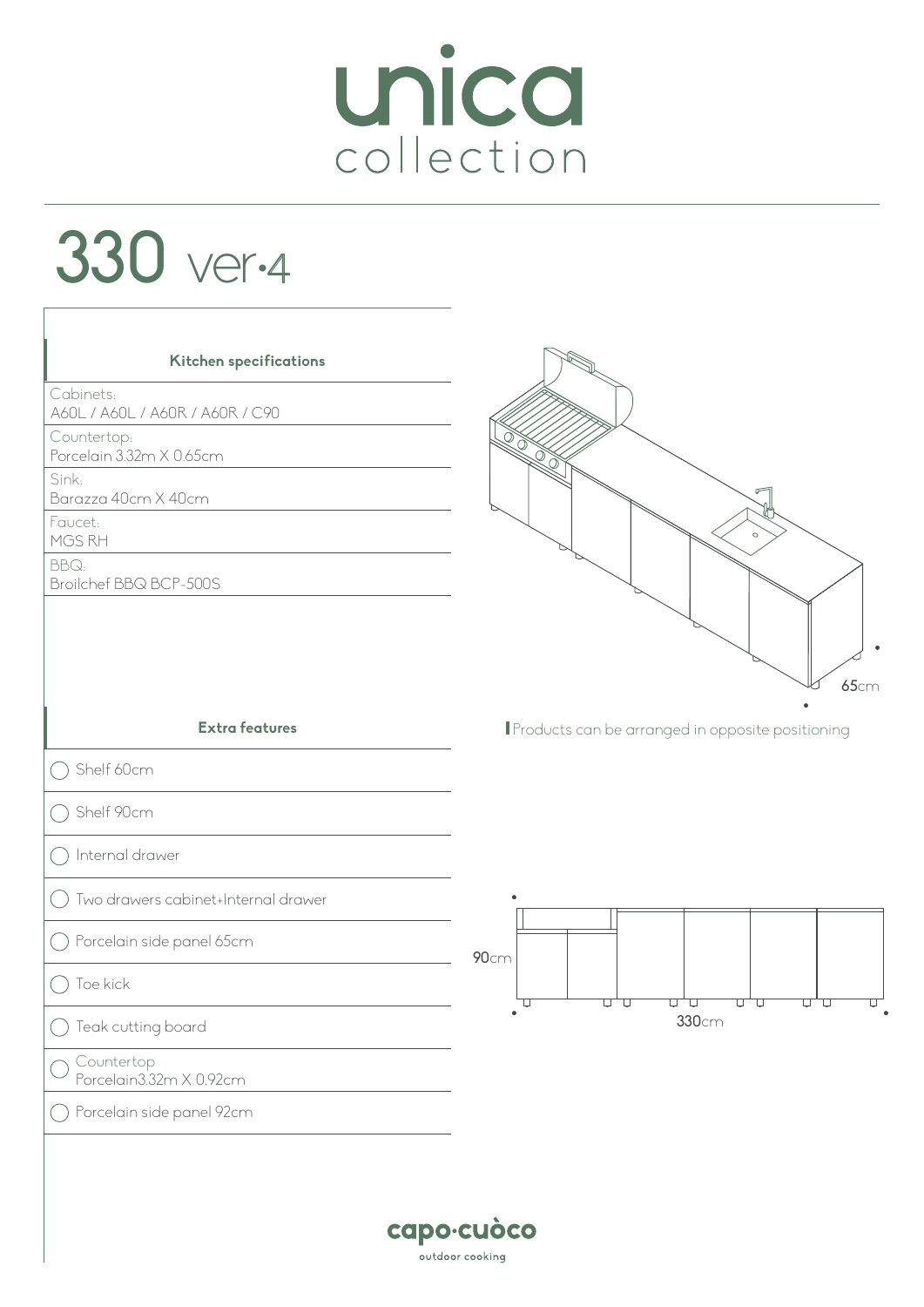#### 330 ver-5

 $\overline{1}$ 

| Kitchen specifications                       |                                                  |
|----------------------------------------------|--------------------------------------------------|
| Cabinets:<br>A60L / A60L / A60R / A60R / C90 |                                                  |
| Countertop:<br>Porcelain 3.32m X 0.65cm      |                                                  |
| Sink:<br>Barazza 40cm X 40cm                 | @<br>.0                                          |
| Faucet:<br>MGS RH                            | $\circ$                                          |
| BBQ:<br>Broilchef BBQ BCP-500S               |                                                  |
|                                              | 65cm                                             |
| <b>Extra features</b>                        | Products can be arranged in opposite positioning |
| Shelf 60cm                                   |                                                  |
| Shelf 90cm                                   |                                                  |
| Internal drawer                              |                                                  |
| Two drawers cabinet+Internal drawer          |                                                  |
| Porcelain side panel 65cm                    | 90cm                                             |
| Toe kick                                     |                                                  |
| Teak cutting board                           | ਹ ਹ<br>ਹ ਹ<br>ਧ<br>ਧ<br>ਧ<br>U<br>330cm          |
|                                              |                                                  |
| Countertop<br>Porcelain 3.32m X 0.92cm       |                                                  |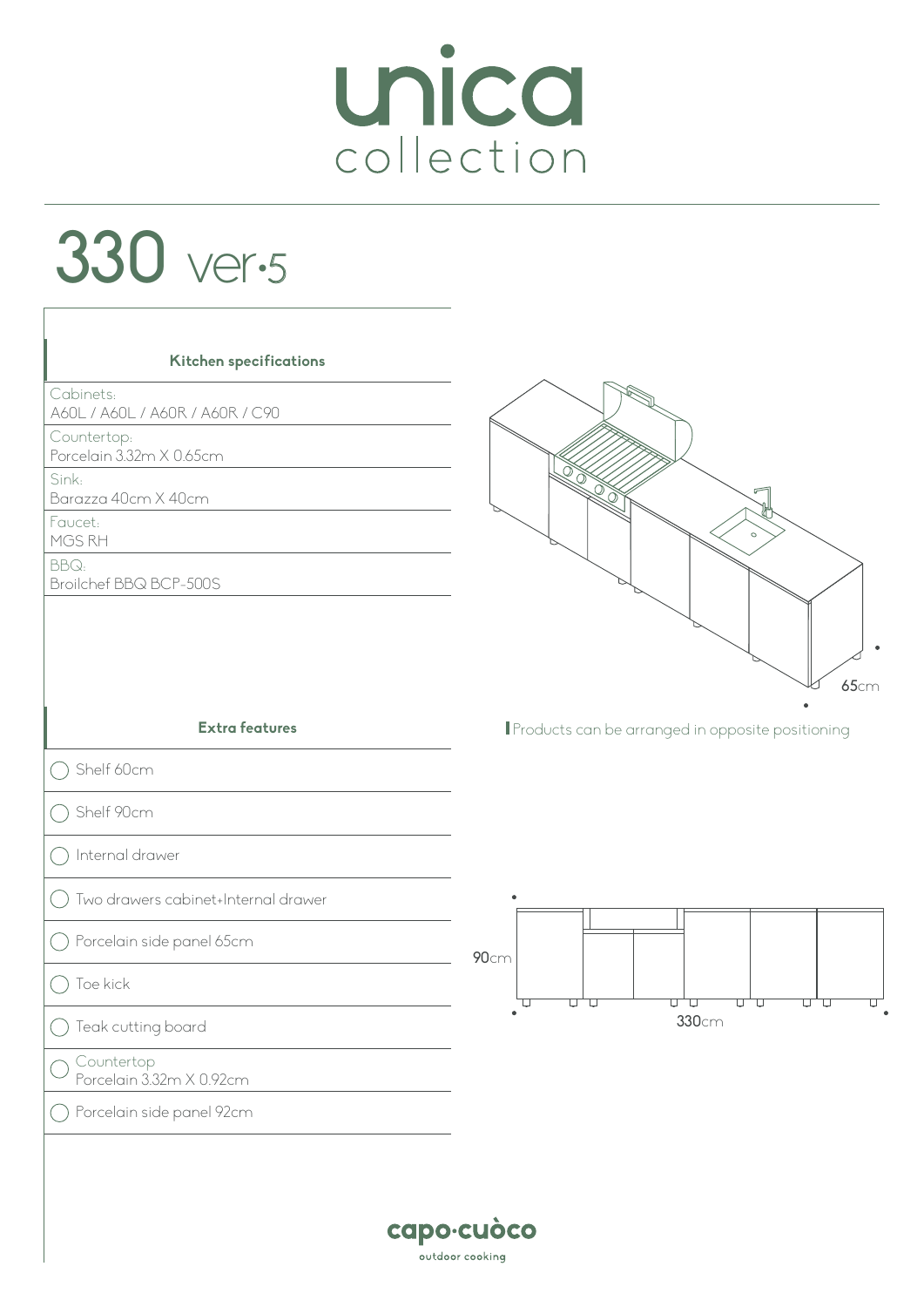# Unica

#### 330 ver-6

| Kitchen specifications                       | @                                                                                                                                                                                                                                                                                                                                                                             |
|----------------------------------------------|-------------------------------------------------------------------------------------------------------------------------------------------------------------------------------------------------------------------------------------------------------------------------------------------------------------------------------------------------------------------------------|
| Cabinets:<br>A60L / A60L / A60R / A60R / C90 | $\circ$                                                                                                                                                                                                                                                                                                                                                                       |
| Countertop:<br>Porcelain 3.32m X 0.65cm      |                                                                                                                                                                                                                                                                                                                                                                               |
| Sink:<br>Barazza 40cm X 40cm                 |                                                                                                                                                                                                                                                                                                                                                                               |
| Faucet:<br>MGS RH                            |                                                                                                                                                                                                                                                                                                                                                                               |
| BBQ:<br>Broilchef BBQ BCP-500S               | $\begin{picture}(120,140) \put(0,0){\vector(1,0){100}} \put(15,0){\vector(1,0){100}} \put(15,0){\vector(1,0){100}} \put(15,0){\vector(1,0){100}} \put(15,0){\vector(1,0){100}} \put(15,0){\vector(1,0){100}} \put(15,0){\vector(1,0){100}} \put(15,0){\vector(1,0){100}} \put(15,0){\vector(1,0){100}} \put(15,0){\vector(1,0){100}} \put(15,0){\vector(1,0){100$<br>Q<br>'Öʻ |
| Cook burner:<br>Pla.net IN.F.DUAL            |                                                                                                                                                                                                                                                                                                                                                                               |
| <b>Extra features</b>                        | 6<br>Products can be arranged in opposite positioning                                                                                                                                                                                                                                                                                                                         |
| Shelf 60cm                                   |                                                                                                                                                                                                                                                                                                                                                                               |
| Shelf 90cm                                   |                                                                                                                                                                                                                                                                                                                                                                               |
| Internal drawer                              |                                                                                                                                                                                                                                                                                                                                                                               |
| Two drawers cabinet+Internal drawer          |                                                                                                                                                                                                                                                                                                                                                                               |
| Porcelain side panel 65cm                    | 90cm                                                                                                                                                                                                                                                                                                                                                                          |
| Toe kick                                     | U<br>∪                                                                                                                                                                                                                                                                                                                                                                        |
| Teak cutting board                           | □<br>ॻ<br>U<br>U<br>Ų<br>330cm                                                                                                                                                                                                                                                                                                                                                |
| Countertop                                   |                                                                                                                                                                                                                                                                                                                                                                               |
| Porcelain 3.32m X 0.92cm                     |                                                                                                                                                                                                                                                                                                                                                                               |

65cm